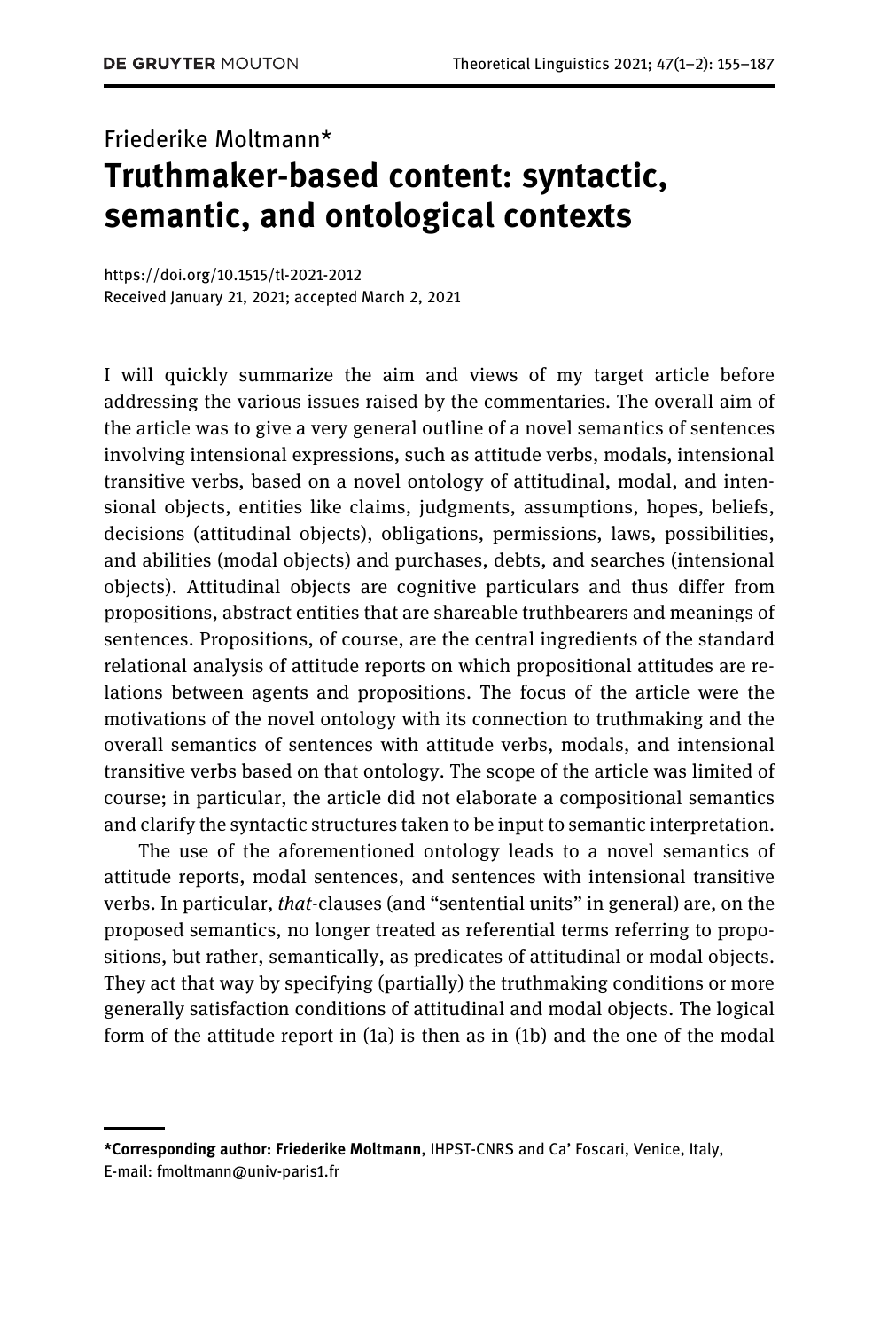sentence (2a) as in (2b), where "[S](d)" means that the content of S is a partial content of  $d^{1,2}$ 

- (1) a. John assumed that the door was open.
	- b.  $\exists$ ed(assume(e, John) & [that the door was open](d) & d = att-obj(e))
- (2) a. John needs to leave.
	- b.  $\exists d(need(d) \& [John to leave](d))$

(1b) makes use of Davidsonian event semantics and a function att-obj mapping an event e to the attitudinal object associated with e. Using Davidsonian event semantics in (1b) was motivated in part in order to stay within mainstream semantics (with its numerous applications of event semantics), in part because it allows an easy way of introducing attitudinal objects. Attitudinal objects are generally associated with mental or illocutionary events, and some of them are (non-material) products of (cognitive or illocutionary) acts, in the sense of Twardowski's distinction between "actions" and "products." A claim thus is the non-material product of an act of claiming and a decision a non-physical product of an act of deciding.

This semantics of attitude reports was in part based on earlier work which endorsed the following views:

- [1] That-clauses do not act as referential terms and as arguments of predicates.
- [2] Special quantifiers (something, everything) and special pronouns (that, what) stand for attitudinal objects or kinds of them when they are complements of attitude verbs.
- [3] The notion of an abstract proposition raises serious problems, in particular the problems of the truthdirectedness and of the unity of the proposition as well as the problem of how propositions can be grasped.<sup>3</sup>

With [1] the approach is not alone. The view of clauses not being referential terms, but rather predicates of content bearers has been pursued recently also by Kent Bach, Kratzer, Moulton, and Elliott. With [3], likewise, the approach is in company,

<sup>1</sup> In the paper, the logical form of (1a) was given as (i), which is equivalent to (1b) if less conspicuous regarding the role of attitudinal objects for which the variable "d" was used:

<sup>(</sup>i)  $\exists$  e(assume(e, John) & [that S](att-obj(e)))

<sup>2</sup> The semantics of sentences with intensional transitive verbs such as look for is different: with them the nominal complement has a function of characterizing "variable satisfiers" of intensional objects.

<sup>3</sup> These issues are discussed in [Moltmann \(2003\),](#page-31-0) with reference to an unpublished manuscript by T. Burge.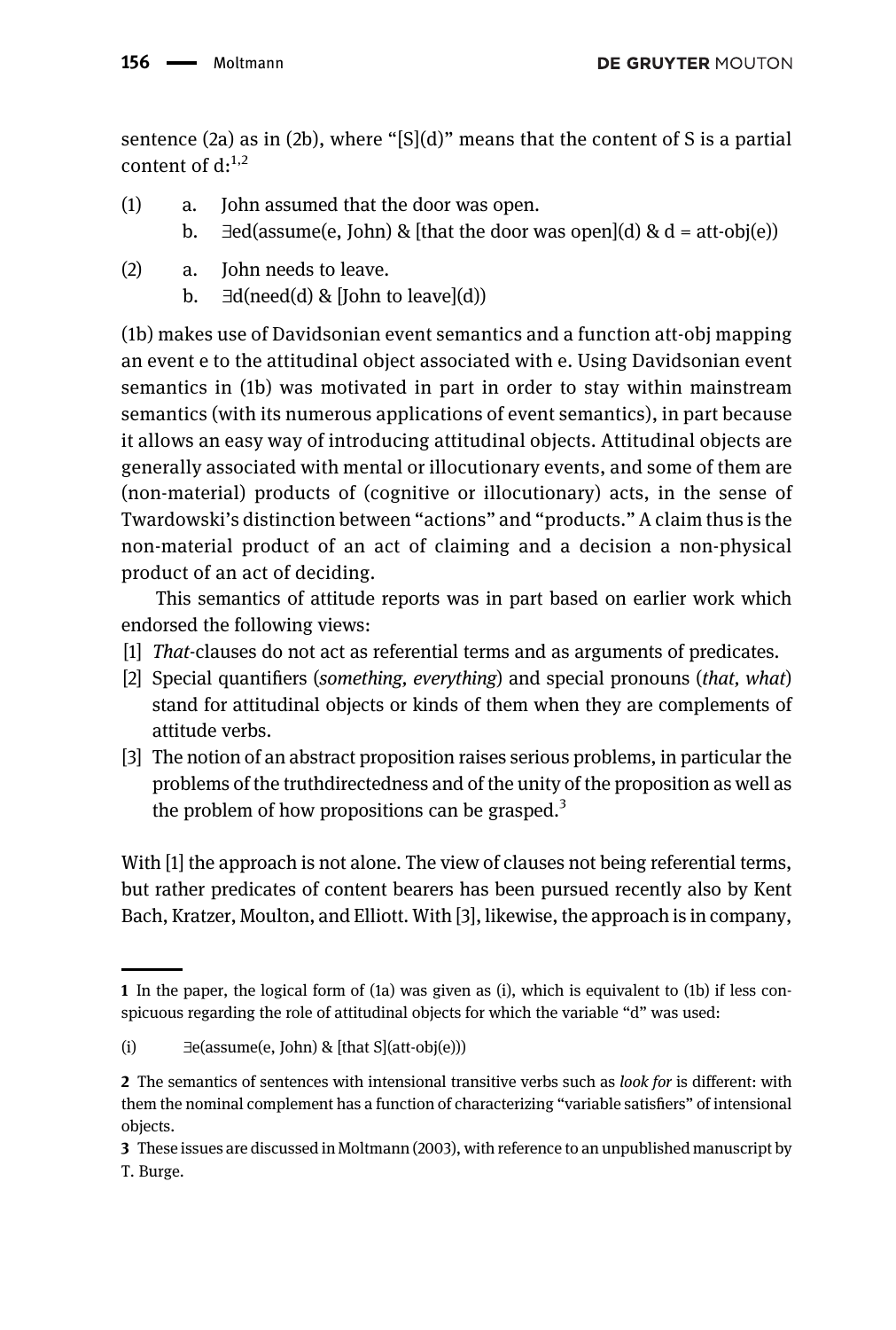in particular, with the critiques of abstract propositions by Soames, Hanks and others, who recently have pursued act-based conceptions of propositions instead.

The main idea of the proposed semantics is that attitudinal, modal, and intensional objects with their truthmaking or satisfaction conditions play a central role for the semantics of sentences with intensional predicates. There are still different ways in which the semantics can be developed further, regarding [1] the exact semantic role of the complement of the intensional predicate, [2] a possible relation to Davidsonian events, and [3] the syntactic structure taken to be input to interpretation.

The background of the semantics is natural language ontology, which is based on the view that the ontology reflected in natural language, just like the ontology reflected in our ordinary judgments, is not to be considered an ontology of the fundamental, but rather an ontology involving a wealth of derivative entities. Ultimately, those entities may, at least in part, be explained in terms of what is fundamental, but for the purpose of the semantics of natural language it is important to be guided by the relevant linguistic intuitions only, rather than assumptions regarding what there ultimately is. $4$ 

The commentaries touch on a great range of issues, concerning the ontology of attitudinal, modal, and intensional objects, the syntactic basis of the proposed semantics, the semantic role of clausal complements, and the connection between propositional attitudes and modals. I will address those in turn.

## 1 The ontology of attitudinal, modal, and intensional objects

### 1.1 The nature of attitudinal, modal, and intensional objects and artifacts

Attitudinal, modal, and intensional objects form an ontological category that is sharply distinguished from the more familiar categories of events (states and acts) and from propositions. In this reply I will call attitudinal, modal, and intensional objects i-objects. I-objects are characterized by a range of types of properties that jointly distinguish them from other categories of entities. In particular, attitudinal, modal, and intensional objects exhibit three types of content-related properties: having truth- or satisfaction conditions, entering similarity relations based on shared content only, and having only a part structure based on partial content. In

<sup>4</sup> See [Moltmann \(2020\)](#page-31-1) for more on the methodology of natural language ontology.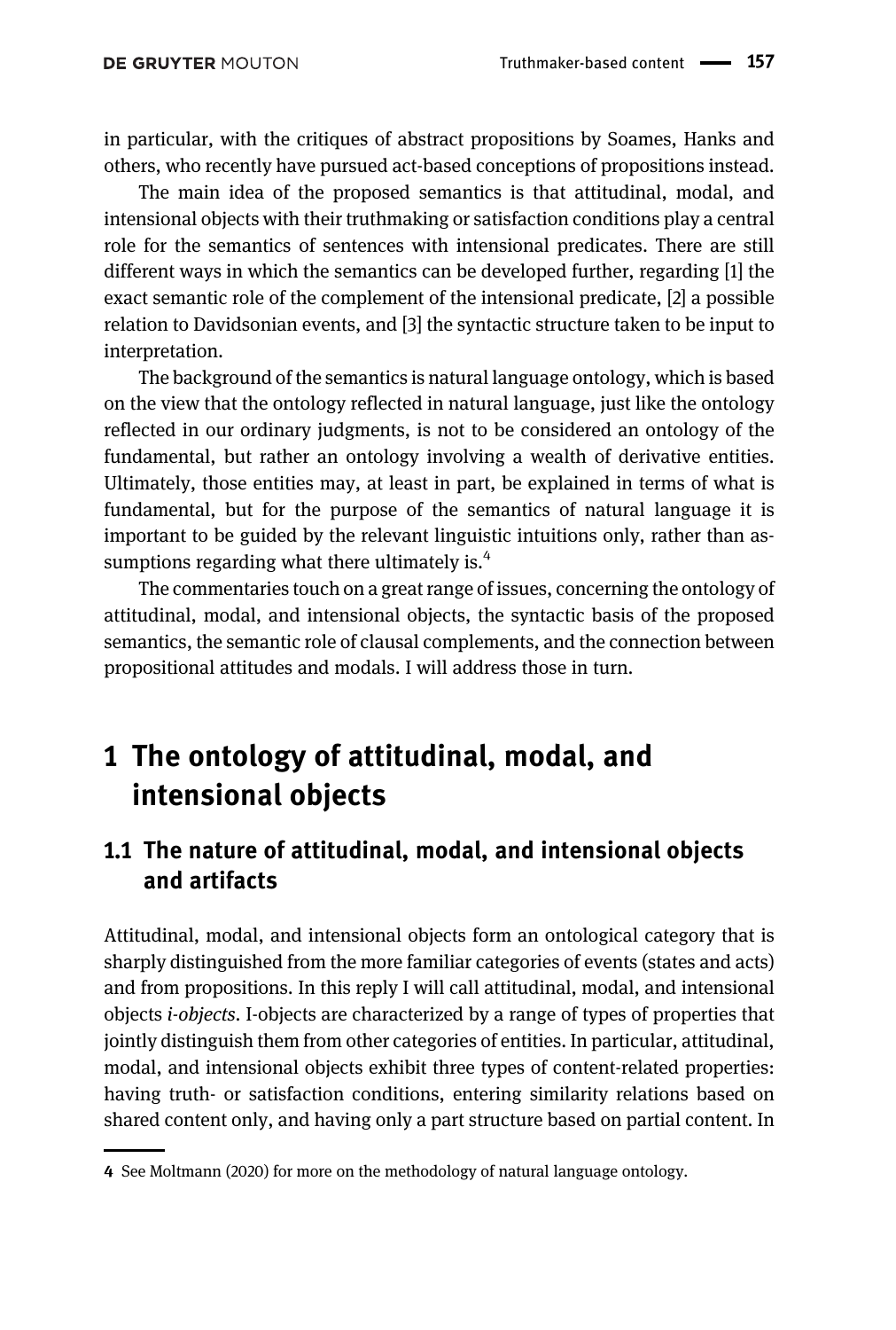addition, i-objects generally display some properties of concreteness, such as having a potentially limited existence in time, entering causal relations, in some cases being perceivable. As such, i-objects are extremely well-reflected in natural language, in nouns corresponding to attitudinal and modal predicates and intensional transitive verbs, in the semantics of special quantifiers and pronouns such as *something, that, and what, and, even, it appears, in the syntax of clausal* complement constructions. But i-objects do not strictly depend on natural language. For example, laws are modal objects too. Also our intuitions about thoughts, beliefs, assertions, intentions, decisions, and judgments are not strictly driven by language.

Adopting attitudinal objects as an ontological category that is at the center of the semantics of attitude reports contrasts with the standard view on which the semantics of attitude reports involves propositions instead and perhaps events. Making use of attitudinal objects avoids notorious problems for abstract propositions since attitudinal objects are cognitive particulars that, by their very nature, can be grasped and are able to represent and be truth evaluable. It also avoids forcing events into a content-bearing role, which, as Davis' commentary emphasizes, is counterintuitive.

The paper adopts the view that i-objects generally are the only denotations of (non-gerundive) nouns corresponding to intensional predicates, such as belief and claim. This view contrasts with the standard linguistic view, which generally posits a polysemy of nouns like belief and claim, denoting either events (or states) or propositions. Properties of concreteness, on that view, go with the event denotation; properties relating to content with the proposition denotation.

Ramchand in her commentary takes the apparent polysemy to be the same as the one that arises for artifacts that come with a physical realization, that is, books, proofs, letters, arguments etc. She points out, that the apparent polysemy is farreaching and moreover, surprisingly stable across languages. There do not seem to be any languages that distinguish the event-reading and the proposition-reading morphologically. Ramchand prefers to take this to indicate a universal of conceptualization. But it can equally be considered support for an ontological view of certain types of artifacts that by nature display both properties of concreteness and of content (or come with two facets: a content-related facet and a physical facet).

The apparent distinction between content objects and physical objects in the case of artifacts such as books and arguments is not quite the same, though, as the distinction between attitudinal objects and the events, acts or states they are associated with. Books and arguments with their physical and content-related facets are products of acts, acts of writing and arguing (and writing down). By contrast, the apparent ambiguity of *claim* and *request* is that between an act of claiming or requesting and a product, the claim or request.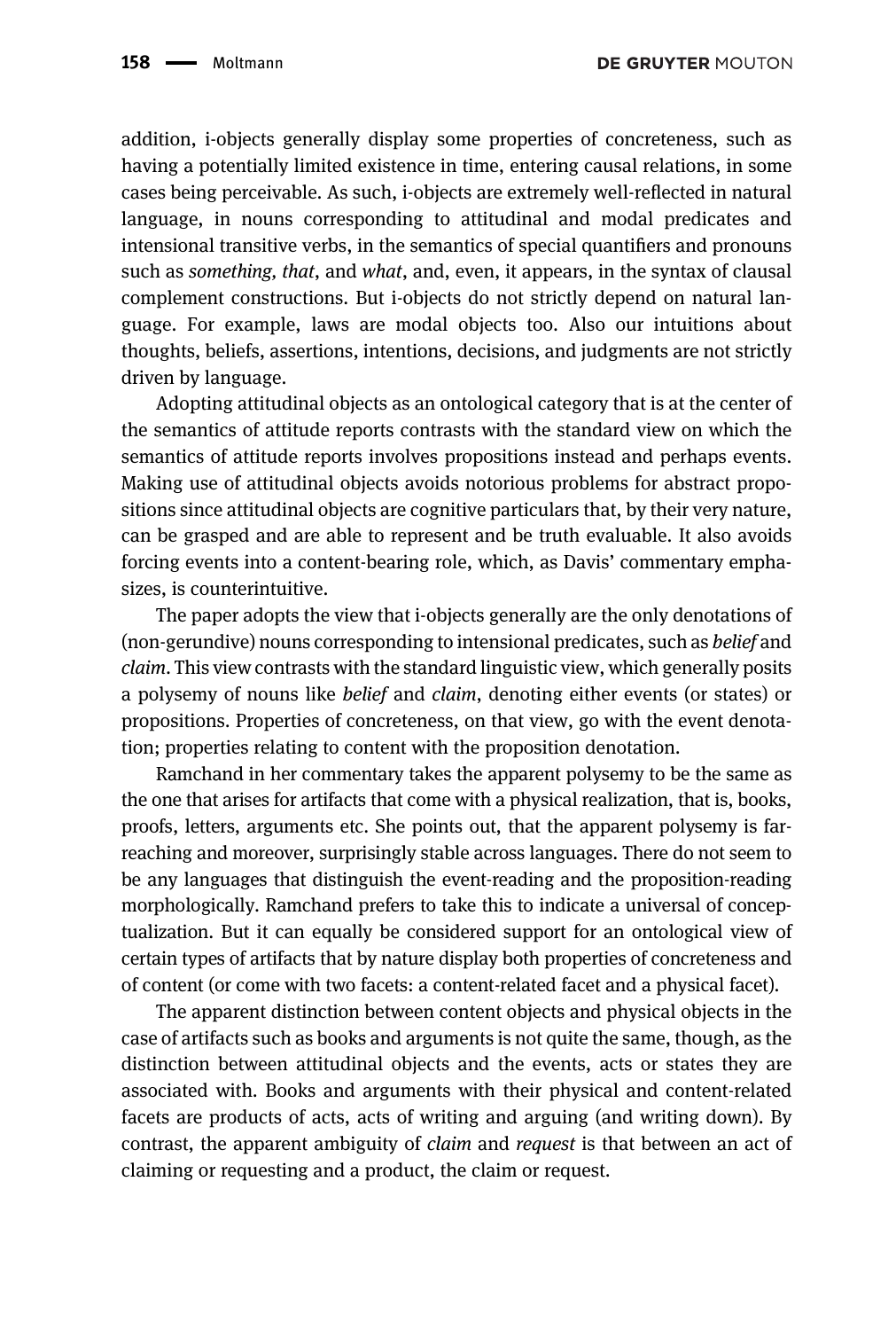Unlike what Davis states in his commentary, the action-product distinction is not just a distinction between an action and its material product, but includes the distinction between an act and a product that lacks a material realization, such as the distinction between passing a law and the law (a modal product). This has been the chief insight underlying [Twardowski](#page-32-0)'s (1912) distinction between actions and products.<sup>5</sup> The same action-product distinction then applies also to the distinction between a thinking and a thought and a judging and a judgment, with products that lack a physical realization. Products like claims and requests lack a material realization, but still have a physical (in particular auditory) realization. In the case of books, we have products that have a material realization.

The action-product distinction does not cover all attitudinal, modal, or intensional objects. Thus, it does not apply to state-related attitudinal objects such as beliefs and intentions, which need not have been produced by an act, and it does not apply to conclusions, which are "reached," rather than "made" (in the sense of being produced by an act of concluding). Here the attitudinal object has the status of a result, rather than an intended product.<sup>6</sup>

The use of modal objects yields a novel account of modal sentences allowing for a range of new conceptual options. One important application of the ontology of modal objects is the distinction between strong and weak permissions and obligations, a distinction that arguably extends to other modals as well. Strong permissions, roughly permissions that have been given explicitly, involve the product of an illocutionary act, with a highly restricted set of satisfiers (actions exactly satisfying the permission given). Weak (or implicit) permissions involve a modal object that is individuated differently, in relation to what is obligatory, setting up a duality with obligations (with absence of a negative obligation entailing permission and conversely). The difference, the paper suggested, is reflected in two sorts of modal predicates as below, with the nominalization in (3b) involving explicit reference to a modal object:

- (3) a. John is permitted to leave. (weak and strong reading)
	- b. John has permission to leave. (strong reading only)

<sup>5</sup> See also the discussion in [Moltmann \(2017a\)](#page-31-2) in connection with works of art and Amy Thomasson's notion of an "abstract artifact." Davis also says that the relation between a claiming and a claim cannot be understood as a causal relation. Whether the relation between an action and its product/the artifact it produces is to be understood as a causal relation is another matter. In fact, it need not be understood as a causal relation, see [Irmak \(2020\)](#page-31-3).

<sup>6</sup> Implicit beliefs, in particular, can hardly be understood as entities produced by an act, let alone a state, pace Davis.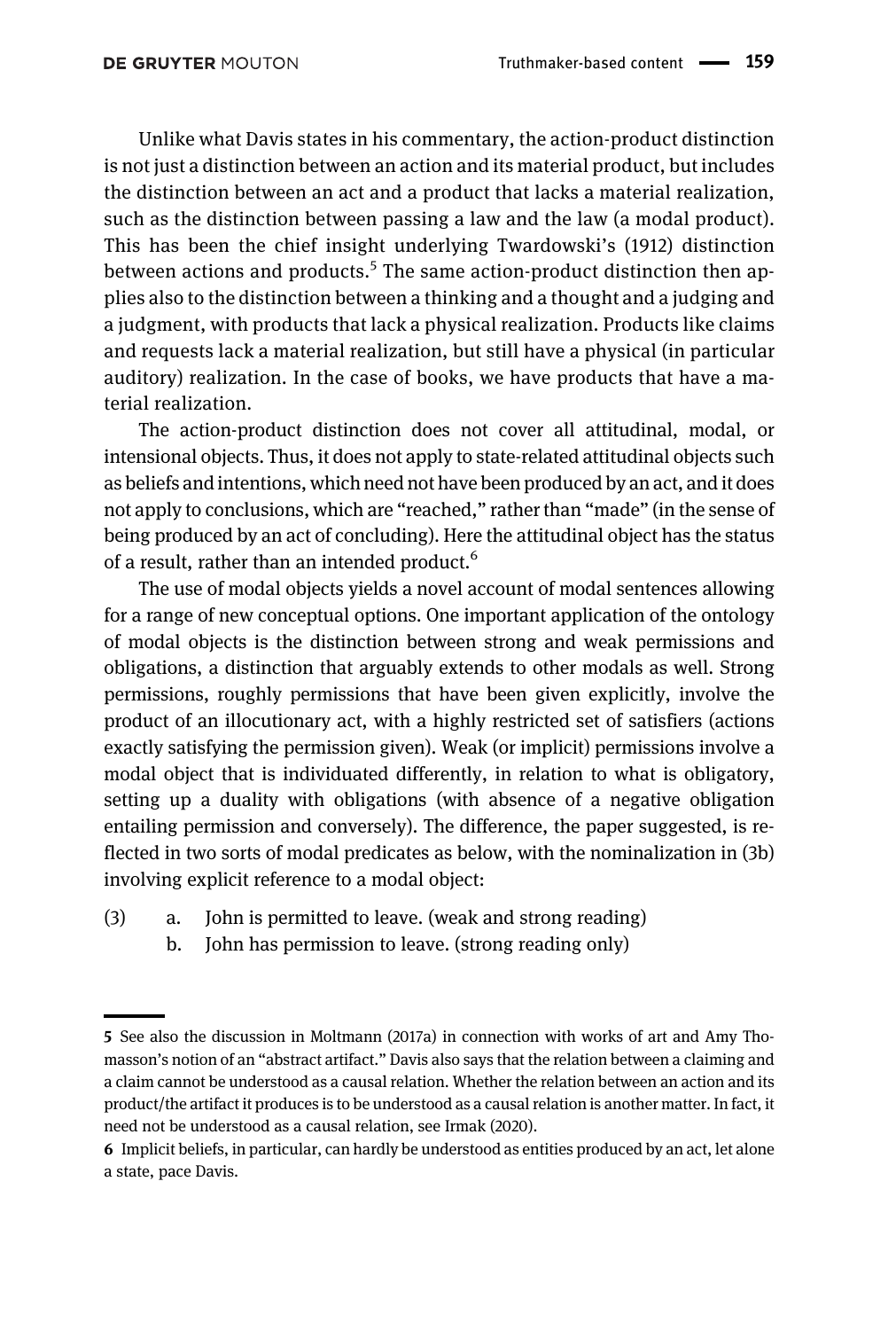Arsenijević, who adopts the standard ontology of events and propositions, argues that the difference between (3a) and (3b) can be explained in terms of the involvement of an act in  $(3b)$ , but not in  $(3a)$ , citing the strong reading of  $(4)$ :

(4) Iohn was permitted to leave.

He takes the strong reading to be due to the (somewhat doubtful) eventive nature of have in (3b) and was in (4). Certainly, the involvement of an act is relevant also on the present view: strong permissions are taken to be products of acts, but not weak permissions, and past tense as in  $(4)$  is suggestive of the act having taken place, thus triggering a strong reading. However, it appears that event involvement cannot generally be responsible for a strong reading. Thus (5a), which does not involve an eventive verb, allows only for a strong reading, as opposed to (5b), which allows for both a strong and a weak reading:

- (5) a. Mary appreciates the permission to leave.
	- b. Mary appreciates being permitted to leave.

This then motivates just a weakening of the generalization of the paper: a strong reading is strictly tied to the nominalization, whereas the simple predicate allows for both readings, depending on context. Note that the two readings have long been recognized for modal auxiliaries can and must, where no reference to an event is made.

Kaufmann points out that the distinction between weak and strong permissions generalizes to teleological modality, where the strong cases would be "strategies" ("a possibility of opening the bottle" is an example). She suggests that strategies may have violators, in particular if all alternatives have been eliminated, and the remaining strategy becomes a "necessity" for reaching the goal. She mentions that strategies come with other predicates of satisfaction than fulfill, accept, or realize, namely take on, pursue, or follow. Here are two replies to her point. First, strategies denoted by possibility come with different satisfaction predicates because they fail to be associated with a norm, unlike permissions and obligations, and they fail to have something like violators, unlike decisions and intentions (see the next section for more on that). Strategies represented as "possibilities" certainly have no violators, but a commitment to pursue them, a second-level attitudinal object, has. When all other strategies have been eliminated, only the pursuit of one strategy allows reaching the goal. But this does not mean that the strategy can be violated. It just means that there are no other strategies that can be pursued. Presenting it as a "necessity," though, will have the pursuit of other strategies count as a violation.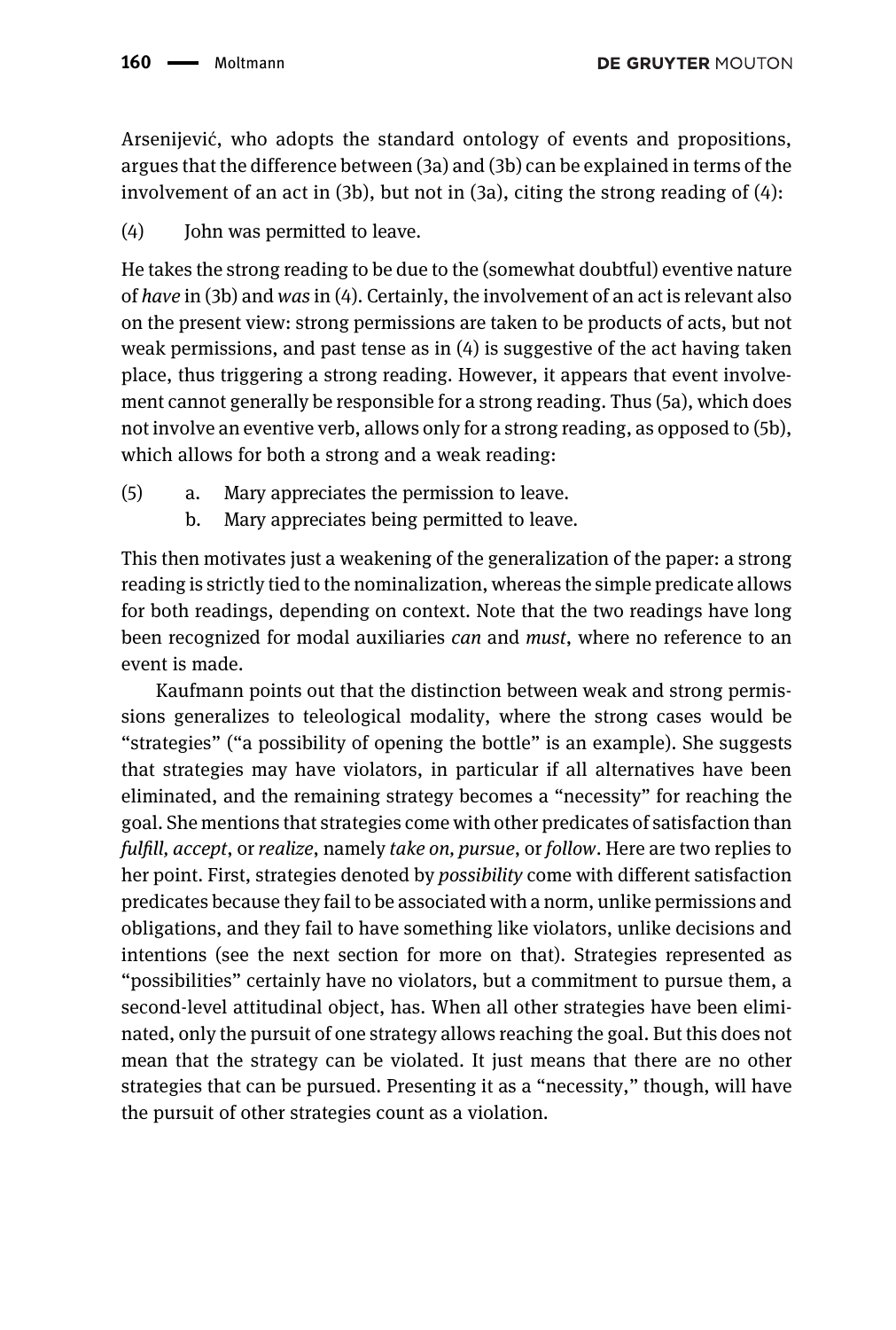## 1.2 Attitudinal, modal and intensional objects and satisfaction conditions

There is one type of property that distinguishes attitudinal objects from events and propositions particularly well, and that is the capacity to have satisfaction conditions. This was already one of the main motivations for [Twardowski \(1912\)](#page-32-0) and, independently, [Ulrich \(1976\)](#page-32-1) for positing a third category of objects distinct from abstract propositions and events. Attitudinal objects, like all i-objects, generally have truth or satisfaction conditions. There are different types of satisfaction predicates, and which one a particular i-object selects depends on its satisfaction conditions, its direction of fit as well as associated normative conditions [\(Moltmann 2021\)](#page-32-2). Thus, while the satisfaction predicates satisfy, comply with, fulfill, violate, and contravene apply to attitudinal objects (and i-objects in general) that have both satisfiers and violators, satisfaction predicates like accept and take up apply to entities like offers or invitations, which have only satisfiers and no violators. Truth predicates (is true, is false) apply to attitudinal objects associated with a norm of correctness, namely truth (a claim or belief is correct just in case it is true) (word(mind)–world direction of fit in the sense of [Searle 1969,](#page-32-3) [1983](#page-32-4)); predicates of fulfilment (satisfy, violate) apply to attitudinal objects that impose a norm of correctness on their satisfiers (actions) (world–word(mind) direction of fit, in the sense of [Searle 1969](#page-32-3), [1983](#page-32-4)). Satisfaction predicates like realize, implement, execute apply to attitudinal objects of the sort of decisions and intentions, which do not involve a norm of correctness. The selection of satisfaction predicates is thus determined by the truthmaker- and norm-based nature of the attitudinal object. The conditions on the selection of satisfaction predicates by different attitudinal objects show the intimate connection between attitudinal and modal objects and truthmaking. $<sup>7</sup>$ </sup>

Davis in his commentary restricts his attention to attitudinal objects, adopting the standard view of propositions and events (states or acts) and endorsing a typetoken distinction for the latter. Davis dismisses the motivation from satisfaction predicates arguing that satisfaction predicates are idiomatic when used with nominalizations of attitude verbs. His examples are *break* and *keep*, which when applied to NPs like John's promise are not used with their literal meaning, but

<sup>7</sup> This is one reason why truthmaking is not just added onto the ontology of attitudinal and modal objects, as suggested by Matthews in his commentary. Other reasons are the partial content that such objects display, a notion specifically made available by truthmaker semantics, the underspecification of content by some attitudinal objects, the potential dependency of truthmakers that are actions on the attitudinal object itself, as mentioned in the paper.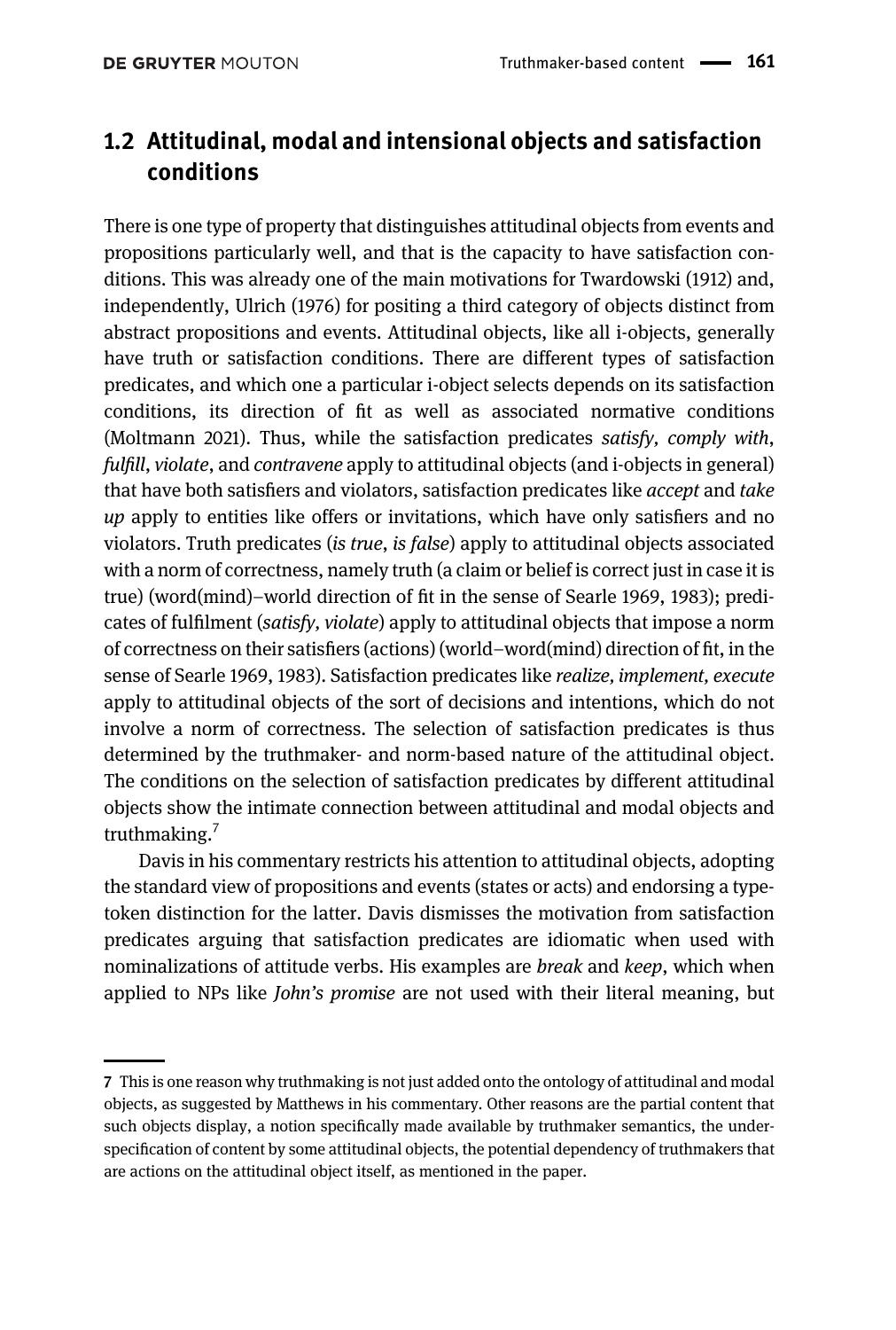obtain a special meaning which they have only in the presence of such nominalization. It is correct that attitudinal objects when referred to as "(attitudinal) objects" or even just "entities" cannot be "broken" or "kept" in the same sense as a "promise."8,9 However, that does not hold for the full range of satisfaction predicates applicable to attitudinal (and modal) objects: comply with, fulfill, satisfy, violate, and accept apply to attitudinal and modal objects for which they are suited with their ordinary, non-derivative reading (and they can also apply to special quantifiers that way as in John requested something that cannot be fulfilled, John offered Mary something she could not accept). If predicates of satisfaction did not come with their own meaning when combining with nouns for modal and attitudinal objects, then different sorts of attitudinal and modal objects would not be able to select different types of predicates depending on truthmaker-related and norm-related conditions.

In the paper I have assumed that attitudinal and modal objects always come with truthmaking conditions. Liefke in her commentary proposes to separate truthmaking conditions from attitudinal objects for the purpose of the formal semantics. Instead of having a sentence S specify the satisfaction conditions of an attitudinal object d directly, that is,  $[S](d)$ , we thus have  $f_{cont}(d) = [S]$  for a function  $f_{\text{cont}}$  mapping an attitudinal object to its content. There is indeed a question whether "expressive" attitudinal objects, say sighs, appreciations, outbursts, have truthmaking conditions, and whether these should even be considered attitudinal objects. But setting this issue aside, Liefke's proposal of separating attitudinal objects from their content is associated with a serious difficulty, namely that it is unable to distinguish attitudinal objects of different forces (necessity and possibility). Attitudinal objects of necessity (e.g. claims, requests) have both satisfiers and violators; whereas attitudinal objects of possibility (e.g. proposals, offers) have only satisfiers and no violators. The truthmaker-based content of a sentence is a set of truthmakers and a set of falsitymakers, which thus could not be the content of an attitudinal object of possibility.<sup>10</sup>

- (ii) a. John promised something that he intended to break.
	- b. John promised something that he would eventually break.
- 10 Liefke completely ignores falsifiers of sentences and violators of attitudinal objects.

<sup>8</sup> It is not clear that the derivative meaning of *break* is triggered by particular nouns. Break applies as a satisfaction predicate to laws and rules, however they are described.

<sup>9</sup> Break and keep seem to also be less felicitous as satisfaction predicates with special quantifiers

<sup>(</sup>i) \*John promised something he would keep/break

Bob Matthews (p.c.), though, points out the acceptability of more complex examples: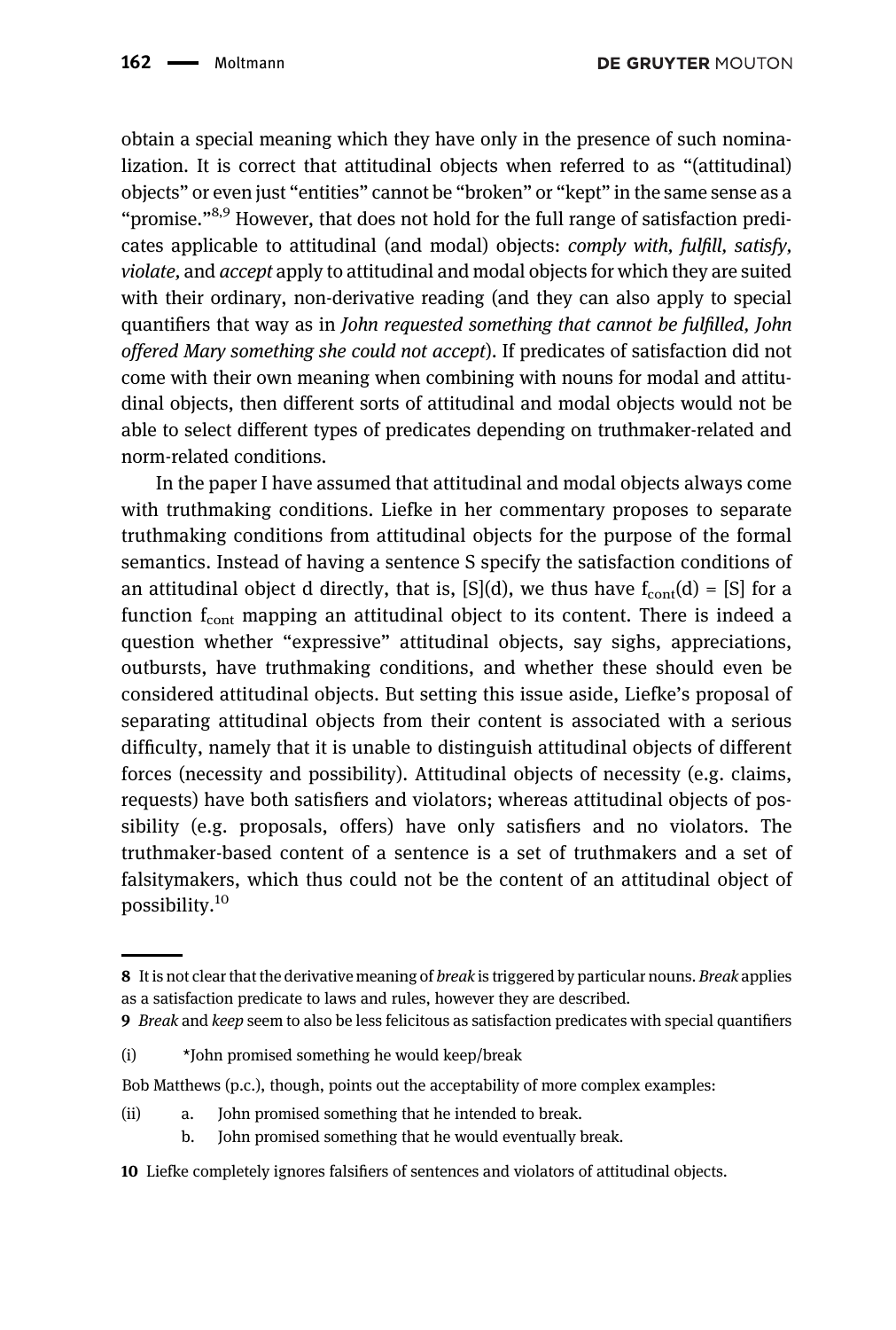## 1.3 The ontological distinction between attitudinal objects and events and propositions

Some of the commentaries express doubts about the justification of attitudinal objects, in relation to propositions and events (and states) and have raised issues about the coherence of that ontology. Both Davis and Arsenijević question contentbased causation as a feature distinguishing attitudinal objects from the corresponding acts, arguing that the example given in the paper does not show that acts fail to engage in content-based causation. The example (John's claim that S caused an uproar vs John's making a claim caused an uproar) is indeed not a good one. However, there are better examples to make the point, examples not involving a clausal complement at all, as below:

- (6) a. John's claim caused an uproar.
	- b. John's speech act caused an uproar.
- (7) a. John's talk/speech caused surprise.
	- b. John's talking/speaking caused surprise.

(6b) can hardly get a content-based causation reading, unlike (6a), and so for (7a) as opposed to (7b). (7) makes use of the contrast between simple nominalizations and gerunds, the kind of linguistic contrast that had motivated Twardowski's distinction between actions and products.<sup>11</sup>

There is also the general question why the ontology of events and states should be preferred over that of attitudinal objects, aside from the fact that events and states are generally taken for granted. Being taken for granted does not mean that events and states are better understood than attitudinal objects. In fact, attitudinal objects seem to generally be more fundamental than states: the state of intending to leave is derivative upon the intention to leave, the state of knowing French is

<sup>11</sup> Davis doubts other features distinguishing between states and attitudinal objects. What we refer to as "states" intuitively do not come with varying strengths, but state-related attitudinal objects do (John's belief is stronger than Mary's vs ?? John's believing that S is stronger than Mary's believing that  $S$ ) (which is not, as Davis suggests, a syntactic issue). Davis points out the acceptability of *John believes S more strongly than Mary*. This is indeed an issue if adverbials relate to Davidsonian events, and the events in this case are belief states. Let me briefly mention the available options without going into any detail. One option to pursue here is to take the Davidsonian event arguments of *believe* to be beliefs (attitudinal objects), rather than belief states. Another alternative is to take the Davidsonian event argument to be a concrete rather than an abstract state, following the distinction between concrete (Davidsonian) and abstract (Kimean) states of [Maienborn \(2007\)](#page-31-4) and [Moltmann \(2013b\).](#page-31-5) Yet another alternative might be that strongly has a derivative meaning applying to the Davidsonian event argument, but targeting the associated attitudinal object, just as I argued truly in English does [\(Moltmann 2017a](#page-31-2)).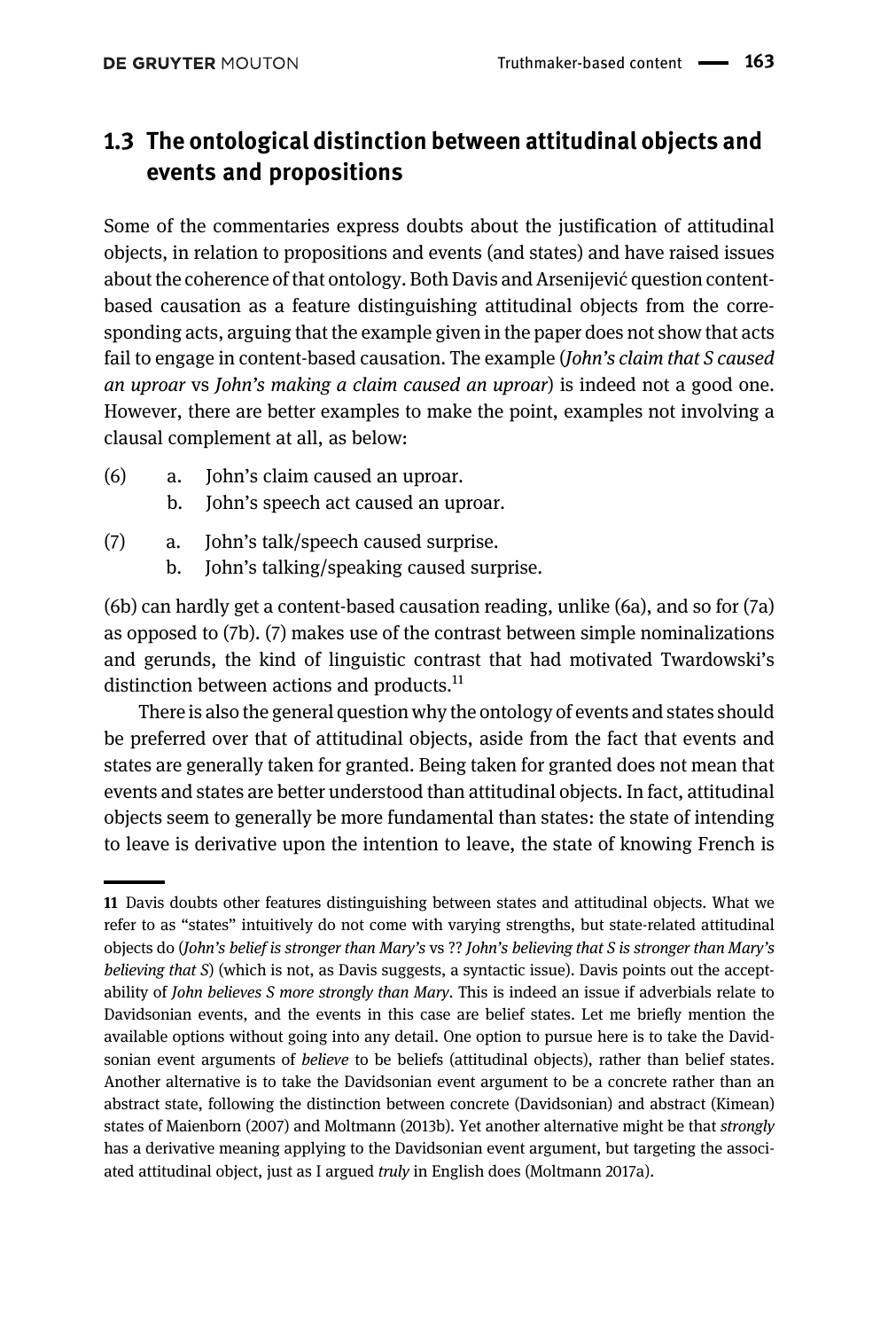derivative upon the knowledge of French. Moreover, certain acts are individuated in terms of an attitudinal object, rather than the other way around: an act of concluding that S is derivative upon the conclusion that S and an act of persuading that S is derivative upon the persuasion that S.

#### 1.4 The coherence of the ontology

Some commentators have raised general concerns about the ontology of attitudinal and modal objects, in particular whether attitudinal objects can really be particulars and whether the ontology attitudinal and modal objects is even coherent.

#### 1.4.1 The particularity of attitudinal objects

Arsenijevic questions the particularity of attitudinal objects, citing an example (his ´ 27) of the sort below, where John's belief stands for a sharable, thus not a particular, object:

(8) John's belief that S is widespread.

Examples of the sort in (8a) are not actually a problem for the present view: attitudinal objects come in kinds, allowing for typical kind predicates such as *widespread*. Nominalizations such as belief generally are polysemous, denoting either particular attitudinal objects or kinds of them. Generally, terms for kinds of attitudinal objects are of the sort the belief that S. If examples of the sort in (8a) are even acceptable, they would indicate that *John's belief that* S may have that interpretation as well. More precisely, John's belief that S would refer to a kind of attitudinal object had by John, which means a kind of attitudinal object that has an instance of which John is the agent ( $\text{Id}[\text{belief}_{\text{kind}}(d) \& \text{HAVE}(\text{John}, d) \& \text{widep}(\text{read}(d))].$ 

Davis takes issue with my use of kinds of attitudinal objects: they would be on a par with propositions and would not inherit the properties of concreteness from particulars. This is not how they are conceived in the paper and preceding relevant work on attitudinal objects. Kinds, which are also reflected in bare plurals and mass nouns (such as giraffes and gold), inherit all their properties from actual or possible particulars that would be instances; in fact, in [Moltmann \(2013a\)](#page-31-6) kinds are explicitly conceived as (modalized) pluralities of (actual and possible) particulars. Widespread, in particular, expresses a property of kinds based on the spatial temporal location of particulars.

Arsenijević presents a second, more challenging puzzle for the view of attitudinal objects as particulars. This is the behavior of state-related attitudinal nouns with that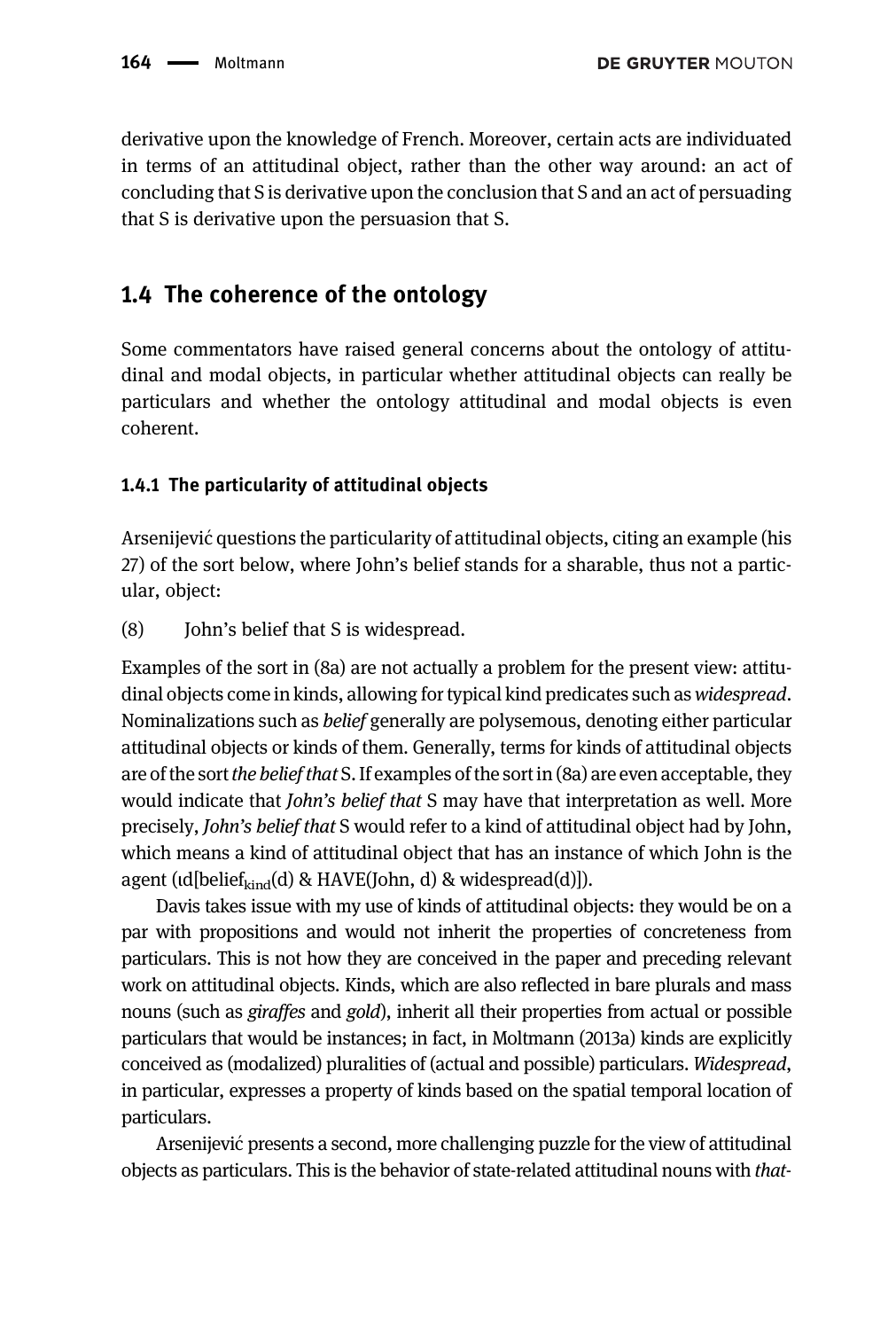clauses, which do not allow for the plural, thereby referring to different attitudinal objects pertaining to different agents (or even the same agent at different times):

(9) ??? seven beliefs that the earth is concave

By contrast, act-related nouns with that-clauses can be in the plural:

(10) seven claims that the earth is concave

Arsenijevic takes this to be evidence for the standard ontological view of there ´ being just events and propositions and not a third category of attitudinal objects. Claims that S thus denotes events rather than attitudinal objects, whereas belief that S stands for a proposition. I don't think the data warrant this conclusion: the same diagnostics for attitudinal objects apply to act-related attitudinal plural nouns with clausal modifiers, for example the applicability of predicates of satisfaction as in (11) and the understanding of *part of* as partial content as in (12):

- (11) a. Mary's promises to quit smoking were never fulfilled.
	- b. John's requests for Mary to visit him could not be complied with.
	- c. Bill's decisions to write a book were never carried out.
- (12) That his sister perished is part of John's claim that his family perished.

The maximalization effect with state-related attitudinal nouns is a puzzling phenomenon, though. John could have believed that the earth is concave at two different times in his life; yet, John's two beliefs that the earth is concave is impossible. *John's two intentions to write a book* is equally unacceptable, in contrast to the acceptable John's two decisions to write a book. I will return to the problem in its greater generality in [Section 3.](#page-19-0)12

#### 1.4.2 Truth predication

Davis argues that attributing truth conditions to attitudinal objects is problematic since attitudinal objects could not be true in worlds in which they do not exist, pointing at the incompatibility of (13a) and (13b):

<sup>12</sup> Arsenijevic gives a further argument against the view that attitudinal objects are the semantic ´ values of John's belief that S or Mary's claim that S. NPs such as John's belief that S and John's claim that S do not stand for particular attitudinal objects because with different agents, there won't be different beliefs or claims with the same content that could be compared (?? I compared Johns belief/claim that S to Mary's belief/claim that S). This argument is problematic, however, since attitudinal objects enter similarity relations based on content only and thus could not be compared in other respects (such as strength) in the first place.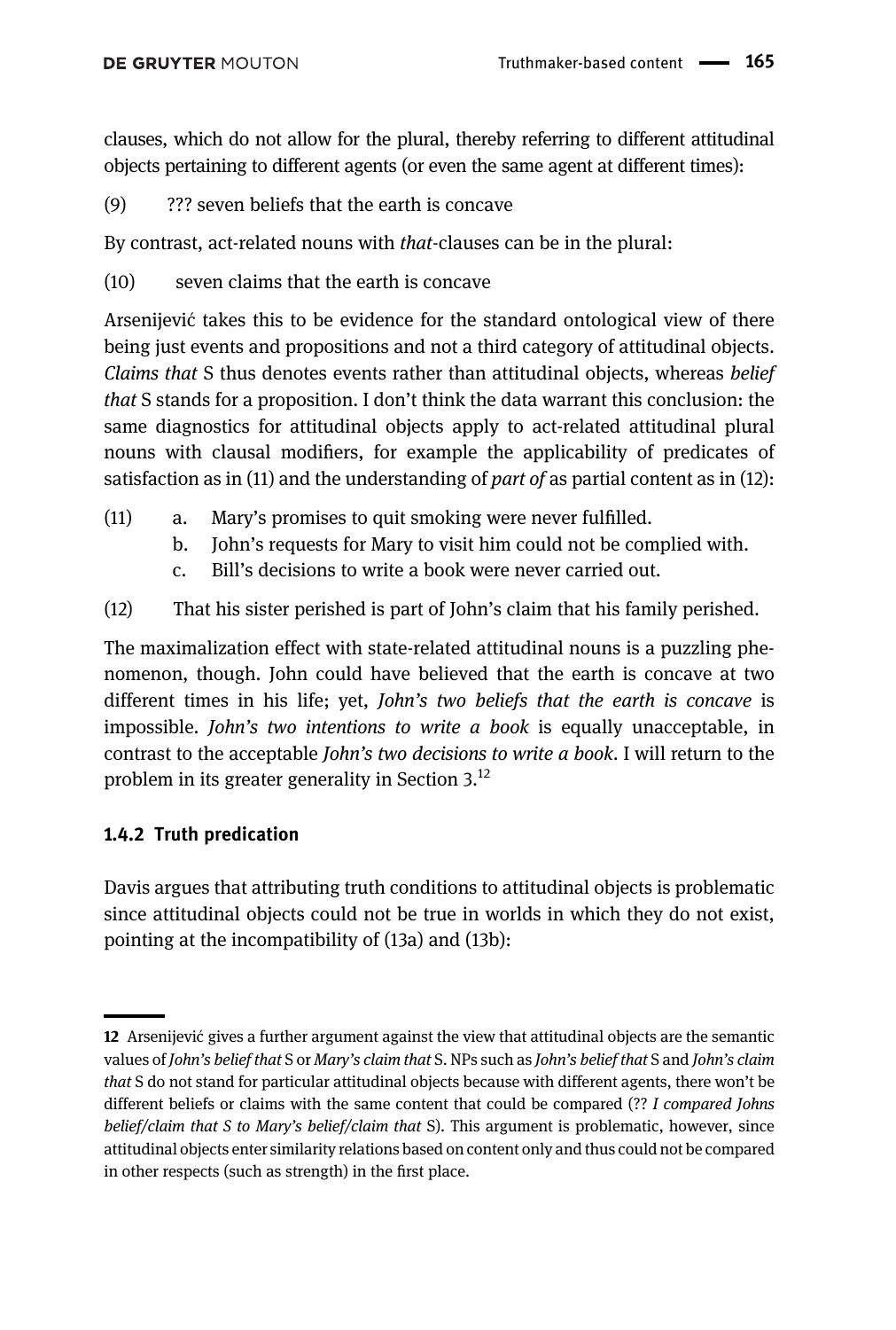- (13) a. Mary's belief that two is prime would have been true even if she had not believed that two is prime.
	- b. Mary's belief that two is prime would not have existed if she had not believed that two is prime.

There are two possible responses to the issue. First, one may consider the term your claim that S as standing not for a particular attitudinal object but for a kind of attitudinal object, which exists even in worlds in which the claim was not made. Second, is true need not be viewed as an ordinary property, and there are various (e.g. deflationist) philosophical views on which it isn't. Such a view is also available within truthmaker semantics, where the truthmaking conditions for truth attributions may be given as in (14a), whereas the truthmaking conditions for existential sentences could (simplified) be as in (14b):

- (14) a. For a truthbearer o, o is true iff  $\exists s s \, \parallel o$ 
	- b. *a exists* is true iff a  $\parallel a$  *exists.*

That is, a truthmaker for the existence statement  $a$  exists is a itself. This means that  $a$  exists is true only in situations that include  $a$  itself. By contrast, a truthmaker for a truthbearer o need not contain o itself and in fact may be part of a world in which o does not exist.

There are also interesting issues concerning the intuitions about sentences of the sort in (13a). First of all, sentences like (13a) do not generally sound that good, for example not with claim, as pointed out to me by B. Matthews:

(15) Your claim that 2 is prime would be true even if you had not claimed that.

Moreover, such sentences are considerably worse with *correct*, are rather bad with predicates of fulfillment, and are impossible with agent-related predicates of satisfaction:

- (16) a. ?? Your claim that S would be correct even if you had not claimed that S.
	- b. ?? John's request to be able to leave would have been fulfilled even if he did not request that.
	- c. ??? I would follow your advice to publish the book even if you had not advised me to publish it.
	- d. ??? Joe would carry out his decision to publish the book even if he did not decide to publish the book.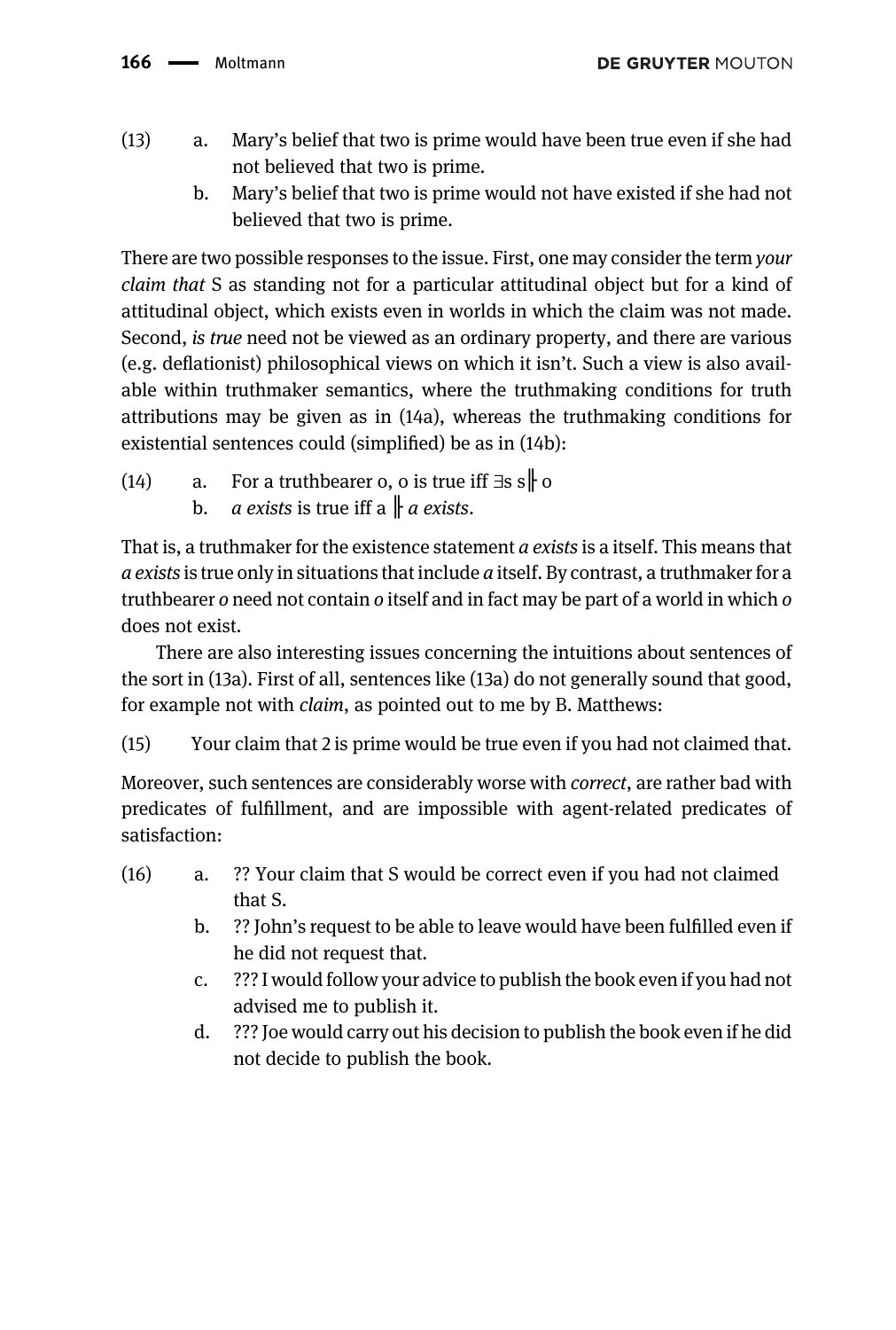This means that, unlike truth predicates, predicates of correctness and fulfillment express properties that require the existence of the truthbearer (bearer of correctness or satisfaction) in a truthmaking situation. The reason for that, in the case of correct, is the association of an intrinsic norm with an attitudinal object that has a world–word/mind direction of fit. In the case of predicates of satisfaction, this appears to be due to satisfaction requiring recognition of the request or advice being made: it is satisfaction by way of recognizing the request or advice [\(Searle 1983\)](#page-32-4).

#### 1.4.3 Similarity and part structure

Davis raises another concern about attitudinal objects. Attitudinal objects enter similarity relations strictly based on being the same in content. How is this possible if attitudinal objects are also concrete and may come with a physical realization? Even though this seems a puzzle given standard conceptions of objects, there is a category of entities that behaves exactly the same way, namely tropes, that is, particularized properties (e.g. the shape of the object or John's kindness). It is a fundamental feature of tropes to be similar ("the same") just in case they instantiate the same property ("the shape of this object is the same as the shape of that object"). Other features of the bearers of tropes won't matter for the similarity of tropes (e.g. spatio-temporal properties). In order to accommodate tropes and attitudinal objects, standard conceptions of objects may just need to be revised [\(Moltmann 2019\)](#page-31-7).

The restriction of attitudinal objects to one of their "facets" when entering similarity relations can be related to their part structure being based strictly on partial content, again something Davis takes issue with.<sup>13</sup> Attitudinal objects might be attributed temporal parts since they persist through time, and they enter a sort of part relation to lower-level and higher-level attitudinal objects, e.g. locutionary products and perlocutionary objects in the case of illocutionary products. However, these do not count as the ordinary parts of attitudinal objects.

Davis addresses one of the motivations for attitudinal objects (as opposed to propositions), the unacceptability of identity statements such as (17):

(17) ??? John's belief is Mary's claim.

Davis agrees with such judgments and proposes that NPs such as John's belief and Mary's claim do not stand for pure propositions, but rather propositions under a perspective, e.g. a proposition qua being believed by John or a proposition qua being claimed by Mary (which Davis takes to be propositions under a perspective

<sup>13</sup> Again, see [Moltmann \(2019\)](#page-31-7) for a discussion of related issues.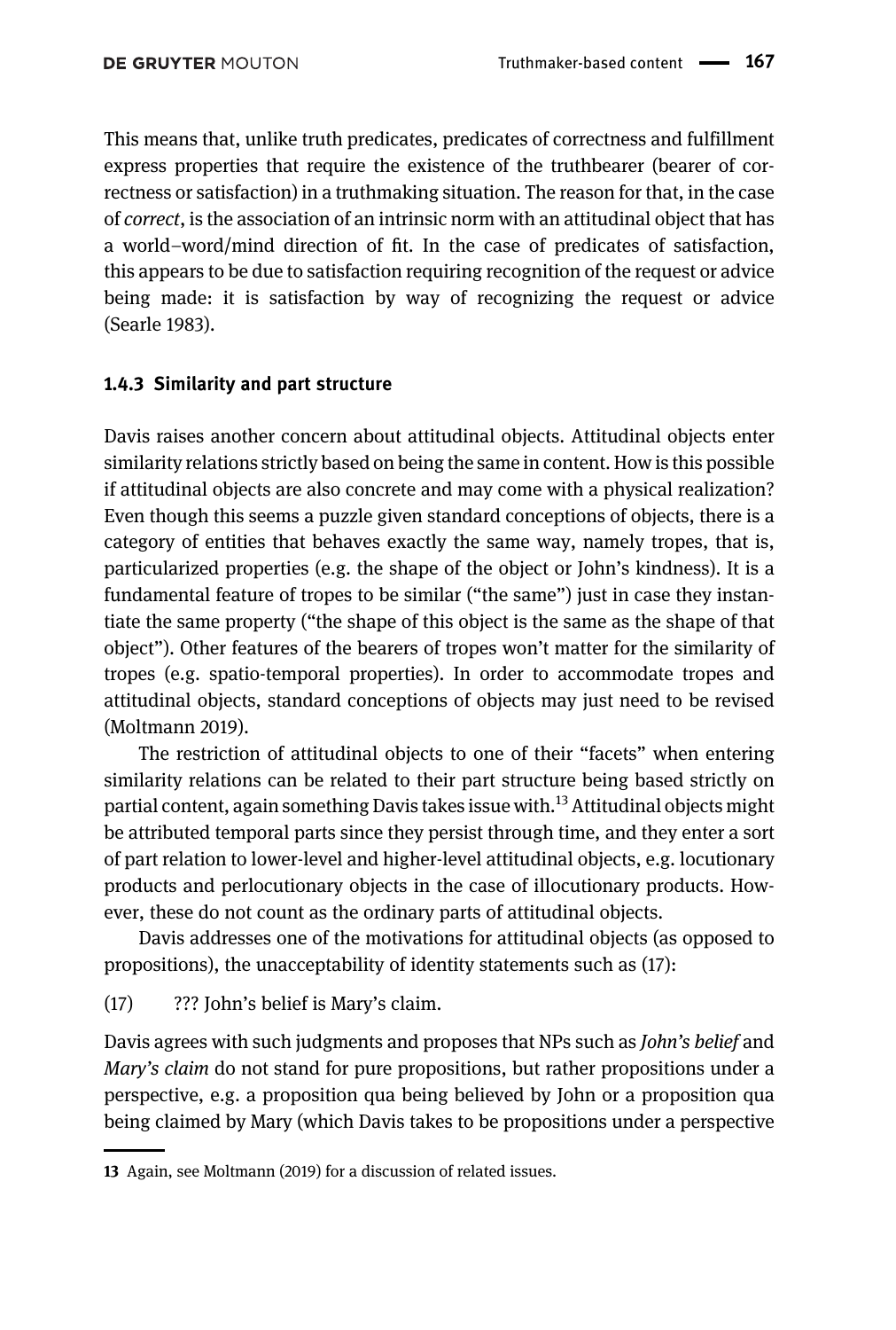rather than entities (qua-objects) distinct from propositions). Qua-propositions inherit properties, such as truth, from their base propositions. A problem for Davis' proposal is that it cannot be carried over to NPs such as John's demand or Bill's offer, which stand for entities that do not have truth conditions, but rather fulfillment or realization conditions. They could not possibly be conceived as propositions under a perspective (propositions qua being demanded by John or propositions qua being offered by Bill). Such NPs display the same unacceptability in identity statements:

- (18) a. ??? John's demand is Mary's claim.
	- b. ??? John's request (to take a vacation) is Bill's offer (for John to take a vacation).
	- c. ??? John's decision is Mary's request.

A demand is not a proposition qua being demanded, since the latter would inherit truth conditions from the proposition, but a demand has satisfaction conditions. A decision is not a proposition qua being decided, since it won't have truth conditions, but rather realization conditions. Taking intuitions about nominalizations of attitude verbs seriously makes attitudinal objects rather unavoidable.

# 2 The syntactic basis and the compositional semantics

## 2.1 Davidsonian event semantics

In the paper, I argued for a logical form of attitude reports and modal sentences, without elaborating a compositional semantics and the syntactic structure that is taken to be input to interpretation and without making explicit any constraints on the syntax-semantics interface. What is important about the proposed semantics is that clausal complements (or units) act as predicates of attitudinal objects and that special quantifiers range over attitudinal objects or kinds of them. I adopted Davidsonian event semantics mainly in order to stay with a standard approach to the semantics of adverbials and because it provides an easy way of introducing attitudinal objects into the semantic structure of attitude reports. I agree with Liefke that an explicit compositional analysis is still needed. I also agree with Matthews that the syntactic basis for the semantic analysis needs to be elaborated (and I agree with him that the actual syntactic structure of attitude reports – and embedded clauses in general – may not be what it seems to be and that the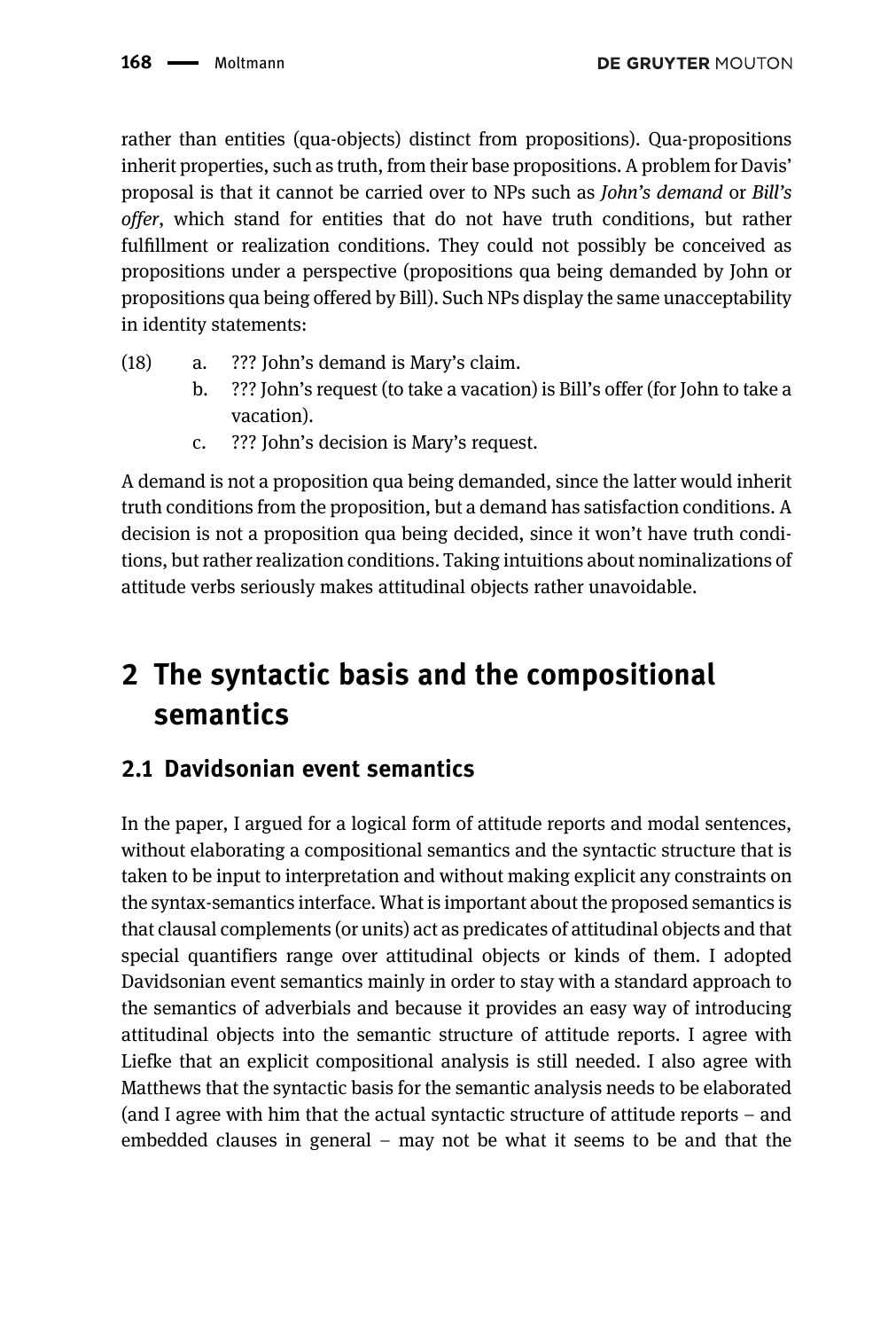standard relational semantics of attitude reports was mistaken about the actual syntactic structure of attitude reports).

Matthews criticizes my use of Davidsonian event semantics. The reason is that Davidsonian events do not meet a constraint on the syntax-semantics interface, namely that entities that appear in the semantic structure of sentences need to be denotations of NPs or at least constituents acting as terms. This is a constraint that is certainly interesting to discuss (and it has been endorsed by various philosophers that follow the Fregean and Quinean criteria of ontological commitment). It is not a constraint, though, that has generally been adopted in natural language semantics, where it is common to posit implicit arguments, entities that fail to be denotations of NPs, yet act as arguments of predicates or play some other semantic role. Besides Davidsonian events, degrees, time intervals, standards of taste, situations (for quantifier restrictions), and modes of presentations (for the semantics of attitude reports) are examples. The constraint Matthews suggests is one that a good part of formal semantics does not aim to meet. At the same time, it is not obvious that Davidsonian event semantics would not be able to meet the constraint, given theories of radical lexical decomposition on which verbs like walk are taken to be derived from complex predicates of the sort take walk [\(Hale](#page-31-8) [and Keyser 2002\)](#page-31-8).

### <span id="page-14-0"></span>2.2 Harves-Kayne-style analysis of need generalized to attitude reports

We can now turn to the question of the syntactic structure of attitude reports and modal sentences that would be input to semantic interpretation. There is one type of syntactic proposal that appears particularly suited for the semantics outlined in the paper, namely one on which modal and attitudinal verbs are underlyingly complex predicates consisting of a light verb and a noun denoting modal or attitudinal objects, such as have need for need and have belief and make claim for believe and claim. Both Arsenijević and Matthews bring up that proposal in their commentaries, and I will take the occasion to elaborate it further in view of the semantics proposed in the paper.

[Harves and Kayne \(2012\)](#page-31-9) proposed a syntactic analysis of sentences with the modal verb need according to which (19a) has the underlying structure in (19b):

- (19) a. John needs to walk.
	- b. John has [need to walk].

In (19b), need is the head of an object NP modified by what is taken to be a relative clause (PRO to walk) and is obtained by raising need and incorporating it into the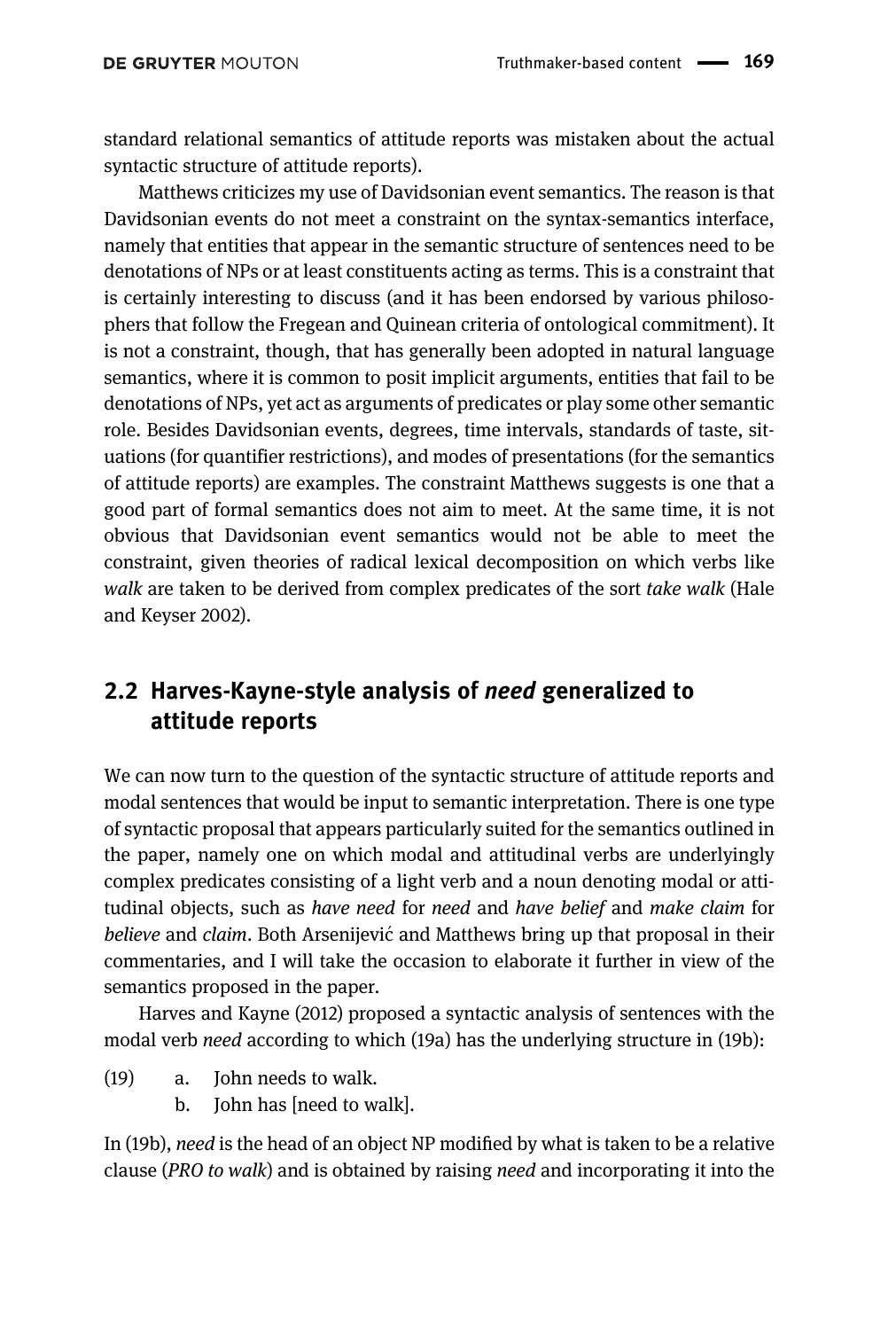verb. (19b) involves explicit reference to a modal object and as the underlying structure of (19a) suits the proposed semantics based on modal objects perfectly. The literal interpretation of (19b) in (20) is then also the interpretation of (19a):

(20)  $\exists d$ (have(John d) & need(d) & [John to walk](d)).

On that analysis, the complement clause, being treated as a relative clause modifying a noun, is not a referential term referring to a proposition.

[Arsenijevic \(2009\)](#page-30-0) has proposed an analysis along the same lines for attitude ´ reports. In his commentary, he modifies the analysis somewhat to suit the present semantics based on attitudinal and modal objects. On that analysis, the underlying structure of (21a) is the one in (21b) and subsequently the one in (21c), where claim occupies the specifier position of a force projection (for evidential, attitudinal or modal material), which I will here call simply "FP."

- (21) a. John claims that S
	- b. John make  $\lceil_{\text{DP}}\rceil_{\text{NP}}$  claim<sub>i</sub>] [that  $\lceil_{\text{FP}} e_i \rceil_{\text{F}} \rceil_{\text{F}} C$ ]  $\lceil_{\text{CP}} S$ ]]]]]
	- c. John claim<sub>i</sub>-make  $\lceil_{\text{DP}}[e_i]$  that  $\lceil_{\text{FP}} e_i S \rceil$

The specifier position of FP can also be occupied by adverbials that introduce an intensional context (reportedly, according to Joe). The head of the force projection FP is occupied by a silent element "C." The embedded sentence S is taken to be a complement to F.

Arsenijevic proposes a semantic interpretation of the structure in (21b), which I ´ will clarify and modify somewhat as follows (also in view of special quantifiers like something, which I will come to shortly). First of all, I take the noun *claim* to be interpreted in the lower position. The sentence S will denote a pair consisting of a set of truthmakers A and a set of falsity makers B. The silent element C will denote a function from sentence denotations (pairs consisting of a set of truthmakers and a set of falsity makers) to properties of attitudinal or modal object, as in (22):

(22)  $[C] = \lambda AB \lambda d[A \text{ is a partial content of } \text{pos}(d) \& \text{ (neg}(d) \neq \emptyset \rightarrow \text{neg}(d) \subseteq B)]$ 

That is, C denotes the function mapping the set (of truthmakers) A and the set (of the falsity makers) B onto attitudinal or modal objects d such that A is a partial content of the set of satisfiers of d and B is a subset of the set of violators of d, if d has violators. This is based on the partial content condition (29) (p. 182) in the target article (a condition which, later in this reply (Section 3.4.), will be replaced by an equal-content condition). The that-clause then has the denotation in (23a) and the entire sentence (21a) will have the logical form in (23b) (now not making use of Davidsonian event semantics):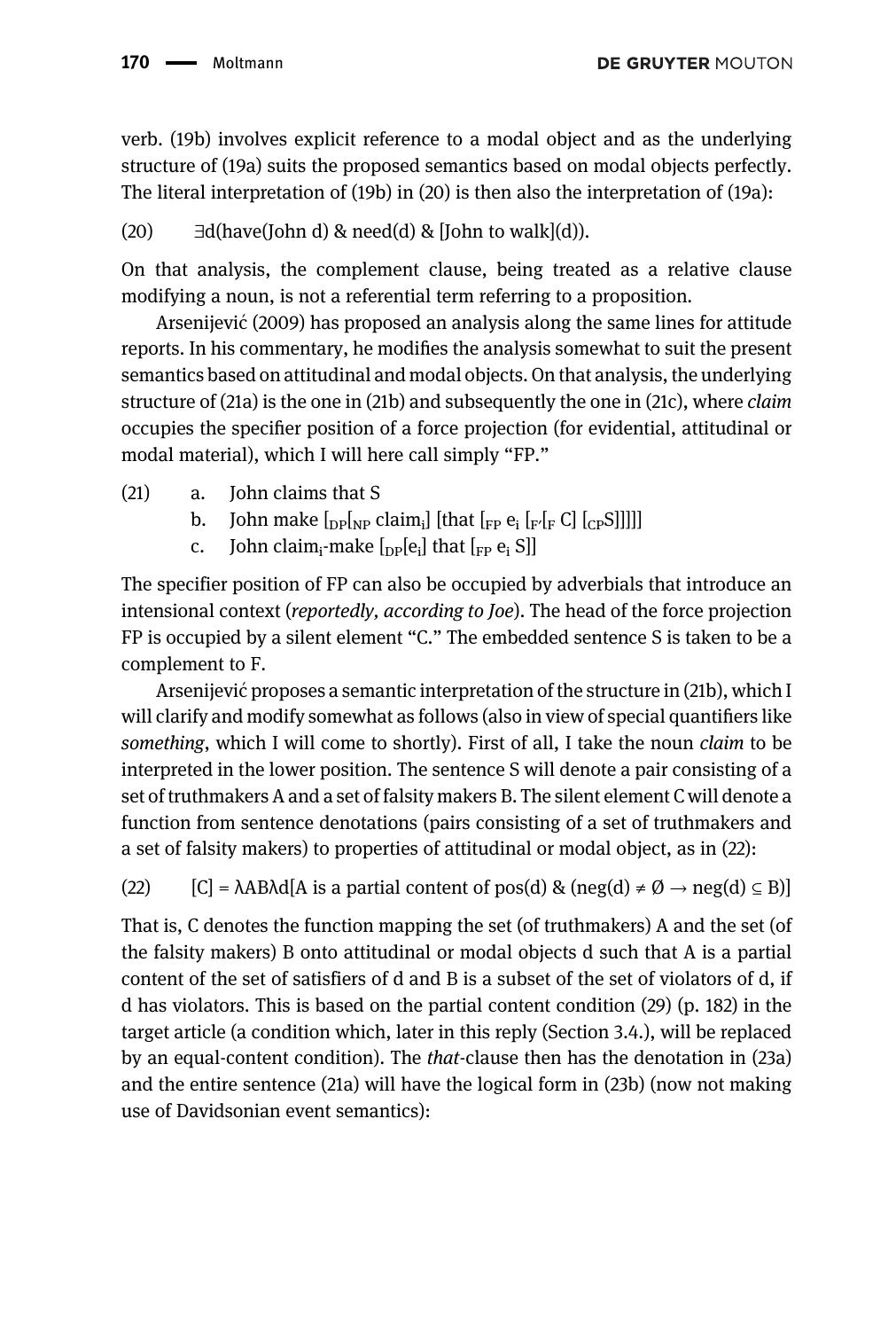- (23) a. [that claim C S] =  $\text{Ad}\left[\text{claim}(d) \& \text{[C]}(\text{pos}(S), \text{neg}(S))\right]$ 
	- b.  $∃d(make(John, d) & (that claim C Sl(d))$

That is, the *that*-clause *that* S here denotes the property of claims whose content is partially given by S, and John claimed that S states that there is a claim by John falling under that denotation of the *that*-clause.

The very same semantics will take care of evidential and attitudinal adverbials occurring in the specifier position of the force projection of a clause, such as reportedly or according to the newspaper. Just like the noun claim in (21a), such adverbials will act as predicates of the attitudinal object, now specifying its epistemic source

This syntactic analysis of modal and attitudinal sentences still faces several challenges, such as the question of how to account for the difference between optional and obligatory clausal complements and how to extend it to modal auxiliaries and attitude verbs whose nominalizations are derived from the verb rather than conversely, how to account for why some attitude verbs take special quantifiers such as something in place of a complement and others don't (e.g. remark, complain). Finally, the Harves-Kayne-style analysis rests on the assumption that clausal complements are in fact relative clauses modifying nouns, when the construction N that S is itself subject to controversy [\(de Cuba 2017](#page-31-10); [Hankamer](#page-31-11) [and Mikkelsen 2021](#page-31-11); [Krapova and Cinque 2016](#page-31-12)). What is most important, however, is to clarify the syntactic structure of constructions with intensional predicates, which may be quite different from the one that semanticists and philosophers took for granted. $^{14}$ 

### 2.3 Special quantifiers

Special quantifiers and pronouns such as something, what, and that, on the view outlined in the paper, range over attitudinal objects or kinds of them. The paper did not elaborate how they are able to stand for those entities, pointed out by Matthews. There are different options for their compositional analysis and underlying syntactic structures.

<sup>14</sup> Liefke is concerned with how the semantics of attitude reports in the paper can be cast within a standard, type-theoretic compositional semantics and proposes some modifications of the semantics to facilitate compositionality. This endeavor appears to be premature given that the actual syntax of attitude reports may be considerably different from what it appears. I disagree with some of the specific modifications Liefke adopts, such as separating attitudinal objects from their contents and taking events to be content bearers.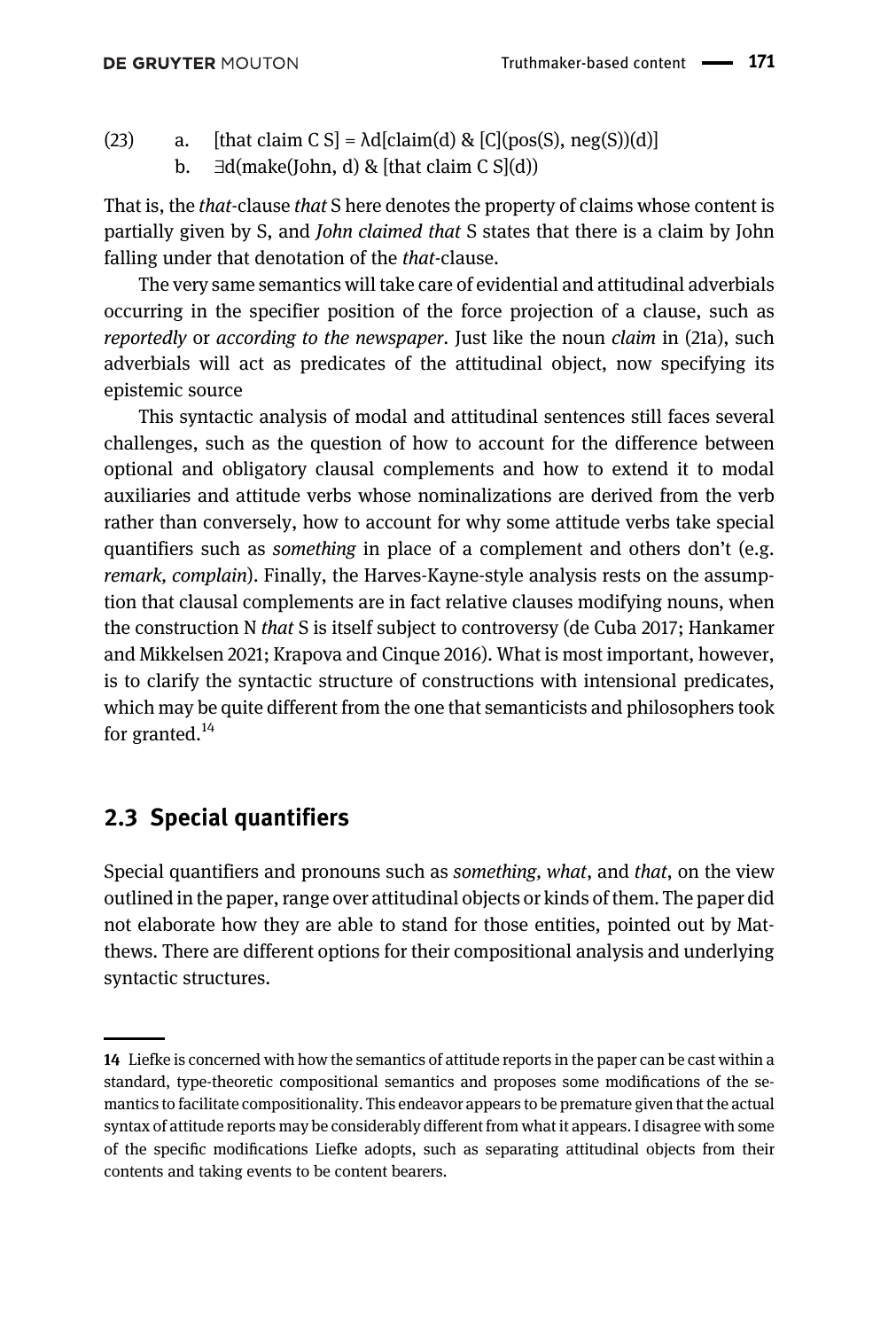In earlier work [\(Moltmann 2003a](#page-31-0), [2003b,](#page-31-13) [2013a](#page-31-6)), I gave a compositional semantic analysis of special quantifiers. The one syntactic assumption that was made and that was not further elaborated, was that the morpheme –thing (which may appear overtly as in something or stay silent) undergoes movement, incorporating into the verb. While the verb claim denotes a relation between events and agents, the predicate claim-thing (with incorporated –thing) denotes a relation between events, agents and attitudinal objects or kinds of them, as in (24b). This allows (24a) to be interpreted as in (24c), that is, as "there is an event e and an attitudinal object d, such that the relation 'claim-thing' (as in  $(24b)$ ) holds between e, John, and d":

- (24) a. John claimed something.
	- b. For any e, x, and d, claim-thing(e, x, d) iff claim(e, x) and  $d = att$ obj(e).
	- c. ∃e∃d claim-thing(e, John, d)

In view of Arsenijevic analysis of clausal complements of attitude verbs discussed ´ in the last section, there is now an alternative syntactic analysis of special quantifiers with attitude verbs available: claim (as a noun standing for attitudinal objects or kinds of them) originates in the specifier position of a light NP headed by the light noun thing. It then undergoes movement, left-adjoining and incorporating into the verb, with the underlying structure being interpreted as in (25c), where the compound *claim-thing* is just taken to denote things that are claims:<sup>15</sup>

- (25) a. John make  $\lceil_{\text{DP}}$ some  $\lceil_{\text{NP}}$ claim $\lceil$  [thing]]
	- b. John claim<sub>i</sub>-make  $\left[_{\text{DP}}\text{some [NP}[e_i]\text{ thing}]\right]$
	- c.  $\exists d(make(John, d) \& [claim-thing](d))$

Davis argues against the view that special quantifiers as complements of attitude verbs range over attitudinal objects or kinds of them; he endorses the standard view instead on which they range over propositions. One of the motivations for the present view were quantifier restrictions that cannot be understood as predicates of propositions (said something nice, claimed something that caused astonishment, promised something impossible to fulfill). Davis proposes that nice in John said something nice is short for "nice to say." This is problematic linguistically: toinfinitival complements of adjectives generally cannot stay silent (John said something easy  $*(to \text{sav})$ , John believes something hard  $*(to \text{ believe})$ ). Moreover, the suggestion cannot account for predicates of satisfaction (Mary requested something hard to comply with, Mary promised something impossible to fulfill). Unlike

<sup>15</sup> Arsenijević assumes that functional categories are not able to stand for things. I don't agree: light nouns in the sense of Richard Kayne (thing, place, time, number) are functional categories, and they denote things.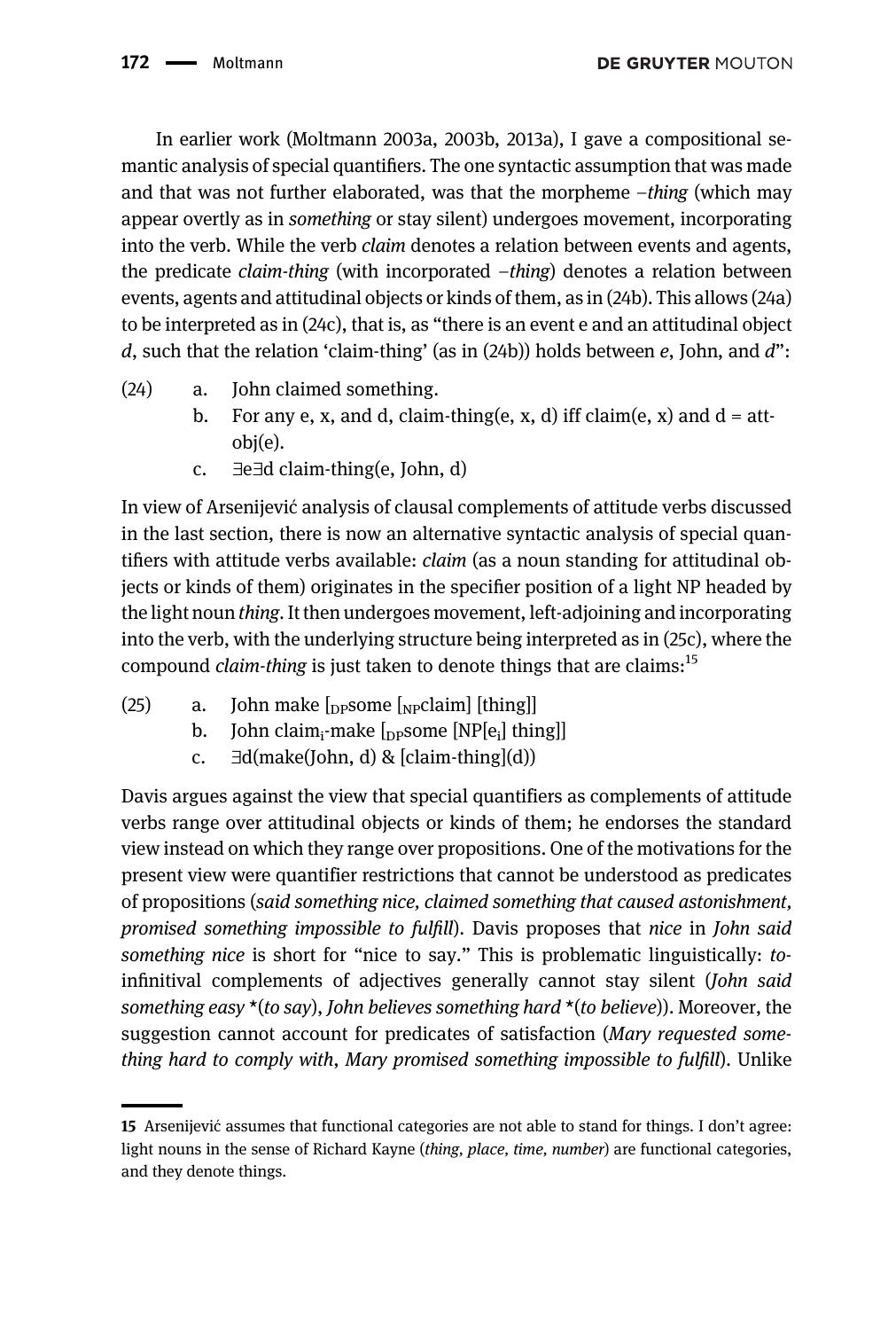what Davis' suggestion requires, predicates of satisfaction do not allow for infinitival complements, and they do not apply to propositions. Davis's critique also fails because he ignores the second motivation for special quantifiers ranging over attitudinal objects or kinds of them, namely, restrictions on reports of sharing of the content of different attitudes: reports of sharing are acceptable only if the attitudes are of the same, unless there is a perceivable effect of re-analysis taking place (??? John assumes what Bill heard, that the situation will get better, ??? Bill believes what Mary requested that Joe should be declared the winner). Such constraints on sharing were elaborated at greater length in previous work [\(Moltmann](#page-31-0) [2003a](#page-31-0), [2003b,](#page-31-13) [2013a\)](#page-31-6) and are a considerable problem for the standard propositionbased semantics of attitude reports.

Davis mentions cases where special quantifiers seem to not stand for attitudinal objects but rather only their content. Thus *acquire* is applicable to beliefs, but not to things referred to as "what he believes," where what is a special pronoun (??? John did not acquire what he believes yesterday vs John did not acquire his belief yesterday). I do agree that special quantifiers may have more of a pure-content reading than attitudinal nouns, which might be attributed to a flexibility of special quantifiers being able to range not just over i-objects, but also entities construed from their satisfaction conditions. This is the case with intensional transitive verbs, where special quantifiers range over variable satisfiers (Section 5 and [Moltmann](#page-31-6) [2013a,](#page-31-6) chap.  $5$ ).<sup>16</sup>

- (i) a. John needs a white shirt. b. Bill needs a blue shirt.
- (ii) a. John needs a shirt.
	- b. Bill needs a shirt.
- (iii) John and Bill need the same thing.

Liefke proposes to apply the attitudinal-objects view to transitive uses of imagine, in particular the invalid inference from Uli imagines a lion and Ede imagines a penguin to There is an animal that Uli and Ede are both imagining. She takes some animal to range over attitudinal objects and the inference to be invalid because there is no single attitudinal object that the two acts of imagination share. For me the inference is ruled out because the conclusion involves restricted existential quantification outside the scope of the intensional (or rather intentional) verb imagine. I disagree with Liefke's sententialist analysis of *imagine* and the use of attitudinal objects for the semantics of imagine. For me imagine involves intentional objects that depend on the act of imagination, which are neither attitudinal objects nor variable satisfiers ([Moltmann 2015\)](#page-31-14).

<sup>16</sup> This accounts for inferences such as the one from (i) to (iii) via (ii) below: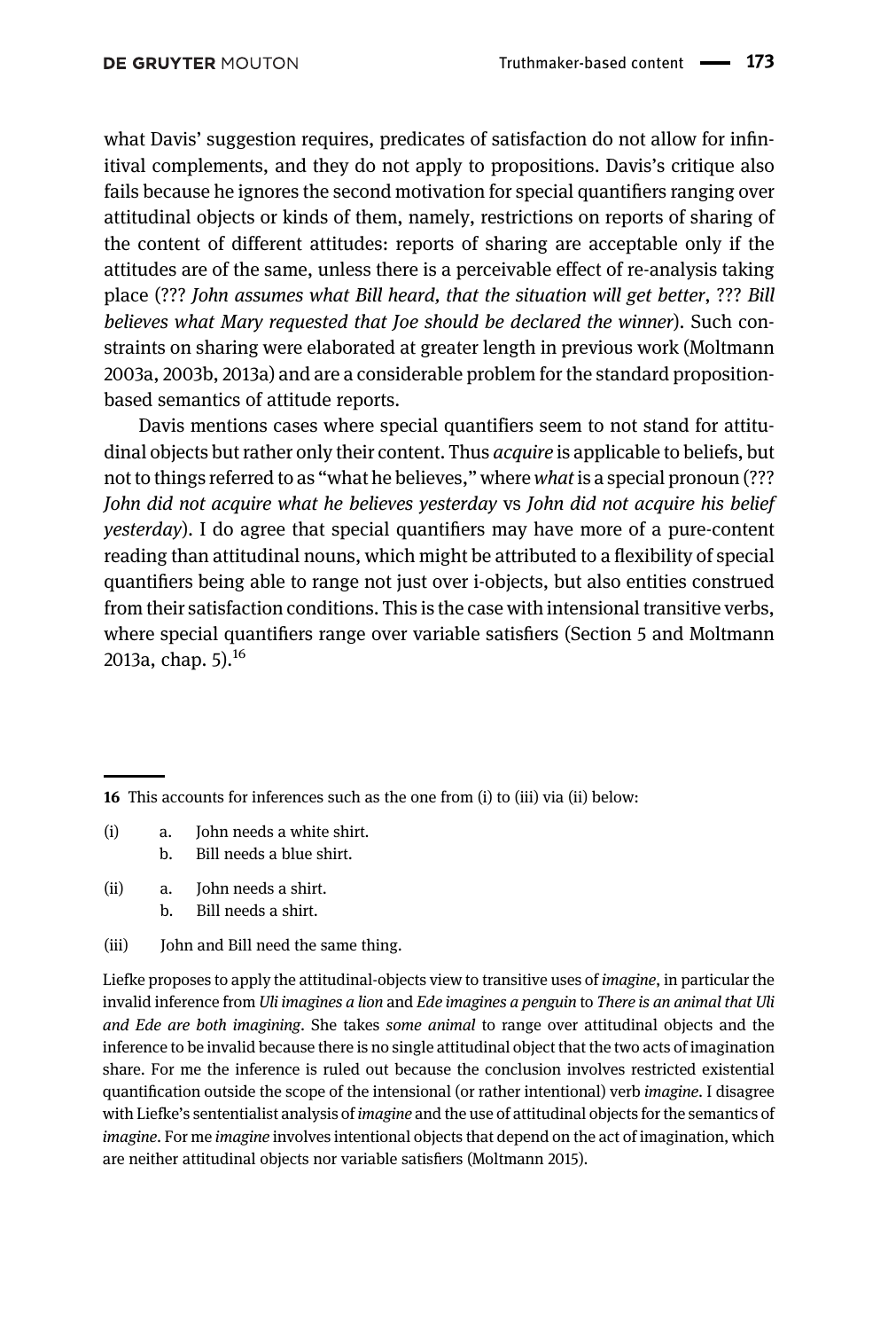#### 2.4 Subject clauses

Moulton makes a very interesting observation about that-clauses in subject position. In the paper, I suggested that, for example, in That S is true, that S serves to characterize a contextually given attitudinal object. Moulton points out that certain predicates of attitudinal objects are inapplicable to clauses in subject position, mentioning loud (The claim that bike lanes hurt business/??? That bike lanes hurt business was loud). One can add that predicates such as caused surprise and nice are applicable to clauses in subject position, but then could not apply to a contextually given claim; instead they trigger a factive reading applying to a fact. These observations mean that attitudinal objects are not available for subject clauses in the same way as for clausal complements of attitude verbs.

An explanation of that is available on Arsenijević analysis of complement clauses. The complement clause of attitude verbs, on that analysis, involves an attitudinal noun in the specifier position of the force projection which then moves into a nominal position in the main clause (with subsequent incorporation into the verb). By contrast, it is plausible that clausal subjects instead involve only a functional element in the same position, such as a silent light noun like FACT or, for predicates like true, a noun one might call "SOA," for states of affairs. In the paper, "the fact that S" is conceived as the modal object whose truthmakers are the truthmakers of S that are part of the actual world. Similarly, "the state of affairs that S" can be conceived as a modal object, whose satisfiers are just the truthmakers of  $S<sup>17</sup>$  Positing functional elements only in the left periphery of subject clauses explains why some predicates (e.g. evaluative predicates) trigger a factive reading of a subject clause even if those predicates could be true of attitudinal objects (That S is nice/strange vs the remark that S is nice/strange). Why that-clauses can only stand for facts with some predicates and not states of affairs remains to be explained.

## <span id="page-19-0"></span>3 The content of clausal complements as predicates

One important motivation for truthmaker semantics was to provide a notion of partial content, a notion that standard possible-worlds semantics is not able to provide [\(Fine 2017a,](#page-31-15) [2017b](#page-31-16), [2017c](#page-31-17); [Yablo 2014\)](#page-32-5). I-objects display a part structure

<sup>17</sup> States of affairs may also be the denotation of that S in the object position (and subject position) with non-attitudinal predicates such as imply (that S implies that S').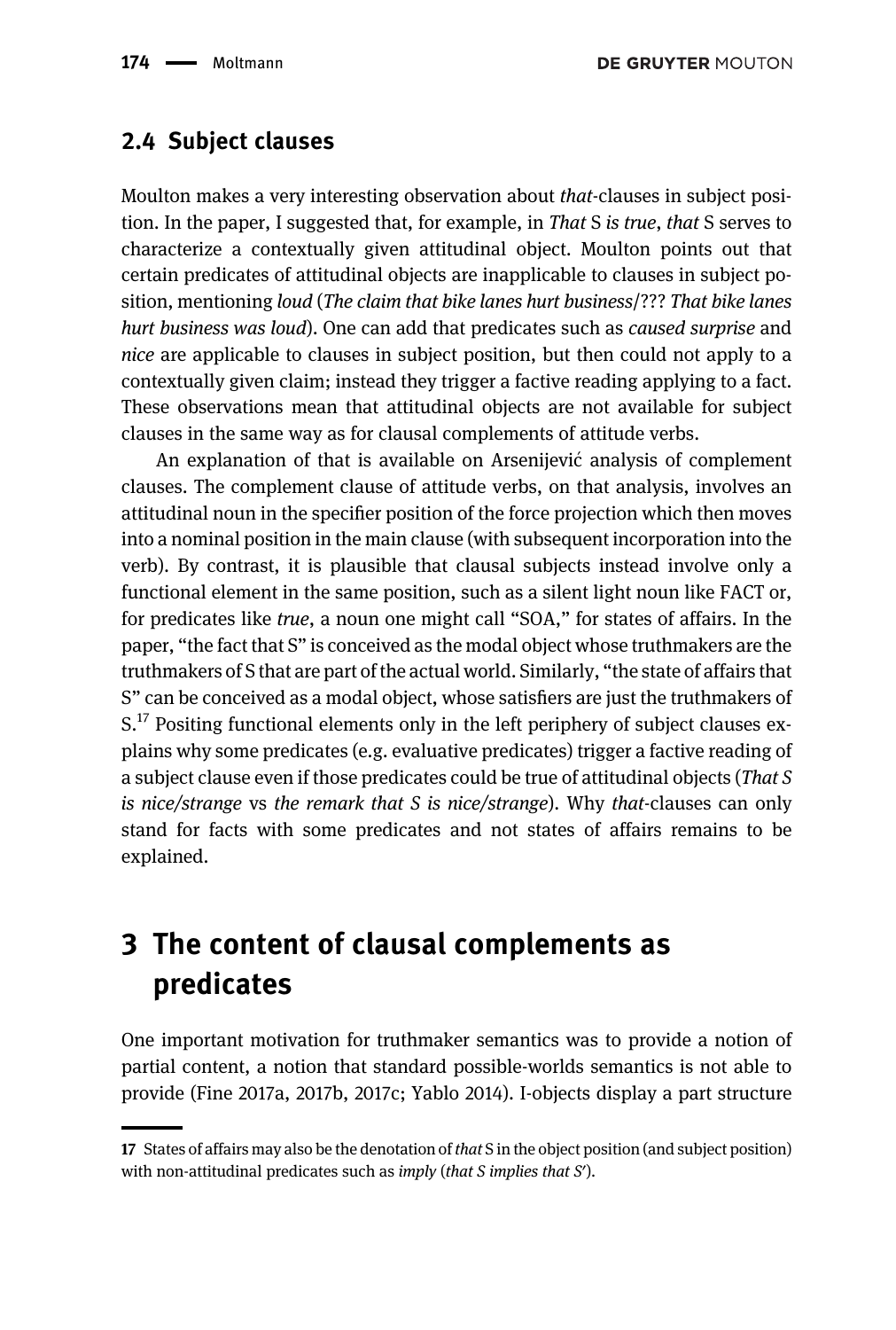strictly based on partial content, which is thus important for the ontology of i-objects. The notion of partial content was also used for the meaning of thatclauses or sentential units as predicates of attitudinal or modal objects. This partial-content condition says informally: for a sentence S and attitudinal or modal object d,  $[S](d)$  iff the content of S is a partial content of d, which means that every satisfier of d is contained in a truthmaker of S and every truthmaker of S has a satisfier of d as part (and the falsity makers of S are among the violators of d if d has violators). There are two sorts of critiques of the partial-content condition in the commentaries, one by Matthews, another by Elliott.

### 3.1 Specifying vs describing a belief

Matthews argues that complement clauses do not specify the content of an attitudinal object, in particular a belief, but only describe it, making use of a distinction between specifying and describing content by [Bach \(1997\).](#page-31-18) Matthews does not elaborate the distinction between specifying and describing. I will therefore discuss the original proposal by Bach for belief-reports. For Bach for a that-clause to describe a belief means, it seems, three things: [1] the belief can be more specific than the content of the that-clause, [2] a referential term in the that-clause may be used not just to refer to an entity, but may also indicate a "mode presentation" of the entity (a term I use here just to describe the phenomenon of opacity, Bach does not make use of the notion in his account); [3] a term in the *that*-clause that the agent may not be familiar with or would not apply can be used to refer to an entity as part of the agent's belief (and thus the belief report can be true without the agent accepting the that-clause as true). I will discuss 1 and 3 first and turn to 2 in a separate section, since this is an issue also addressed by Davis.

The proposal of the paper is that clausal complements of attitude verbs give the partial truthmaker-based content of the relevant attitudinal object. Given that account, [3] is in fact unproblematic: truthmaking situations, as worldly entities, do not care about the particular expression used or the conceptual content of an expression.

What would be cases of [1]? Bach mentions (26a) on a specific reading of someone; Matthews mentions (26b), again with Sally having a particular person in mind:

- (26) a. Newt thinks that someone is following him, but I forget who.
	- b. Sally believes that someone stole the silver spoon.

If someone is used specifically, again this is not a problem for the present view. Someone on that reading is meant to stand for the particular person that the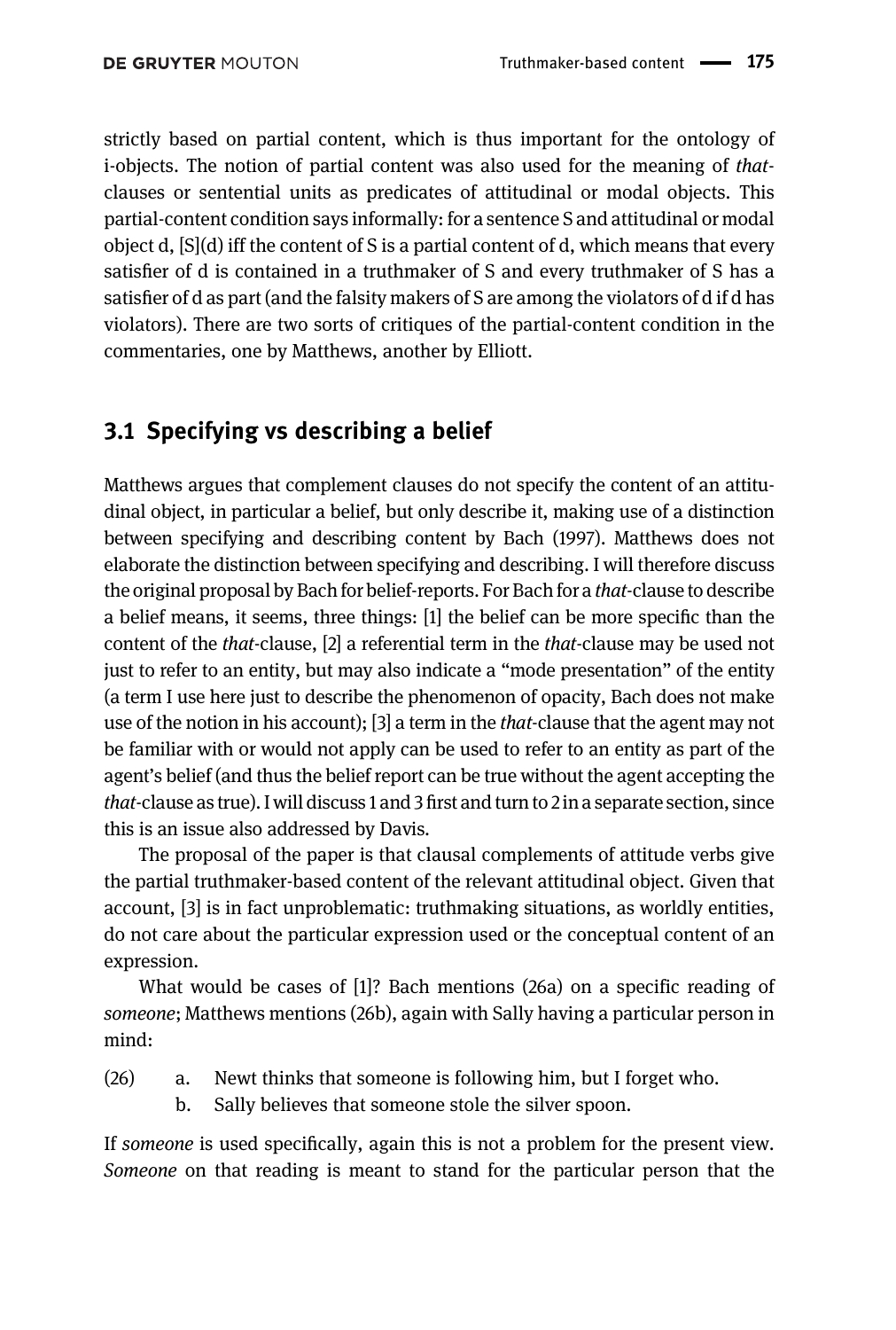DE GRUYTER MOUTON

described agent has in mind (which means that the speaker would thus defer to the described agent when reporting the belief by using someone on the specific reading). This means that the truthmakers of the *that*-clause are just the truthmakers of the belief.

This is different if someone was to be understood non-specifically (i.e. quantificationally). The that-clause in (26b) would then express a general proposition that is made true by any situation of a person stealing the silver spoon, and these would also be the situations that make Sally's belief that someone stole the silver spoon true. If the belief is about a specific person, this is of course an undesirable result. Even though this is not how the examples may have been intended, the nonspecific reading is not excluded by Bach's account of "describing." Bach does not develop a full account of his notion of describing, but imposes only one condition on the relation between the that-clause and the belief it describes. This is the condition that the truth of the belief should require the truth of the that-clause. Given classical entailment, this is clearly too weak a condition: irrelevant consequences do not provide a way of describing the content of an attitude. Moreover, the specific belief classically entails the general proposition, and thus a *that*-clause with the unspecific reading of someone should be suited to describe a belief about a particular object in the case in question. The inadequacy of that is even more obvious with attitudinal objects like claims: Mary's claim that the maid stole the silver spoon cannot be described as "Mary's claim that someone stole the silver spoon," with an unspecific reading of *someone*. The latter would be true if the butler stole the silver spoon, but not so for the former.

Truthmaker semantics avoids the problem. The general proposition is not a partial content of the specific proposition since a possible situation of the butler stealing the silver (a truthmaker of the general proposition) is not part of any situation of the maid stealing the silver (a truthmaker of the specific belief). Truthmaker semantics only permits the belief to have a more complex content, not a less specific content.<sup>18</sup>

To summarize, [1] and [3] are not problems for the present account, in fact the present truthmaker-based account avoids an undesirable consequence of Bach's notion of "describing," namely the applicability of a general propositional content for the description of a specific belief.

<sup>18</sup> There is an intuition, though, that claims so described can be used in certain contexts, such as the one below, pointed out to me by Magdalena Kaufmann (p.c.):

<sup>(</sup>i) The claim that someone stole the silver spoon made grandmother faint.

See also [Zavaleta \(2019\)](#page-32-6) for a discussion of similar "weak speech reports."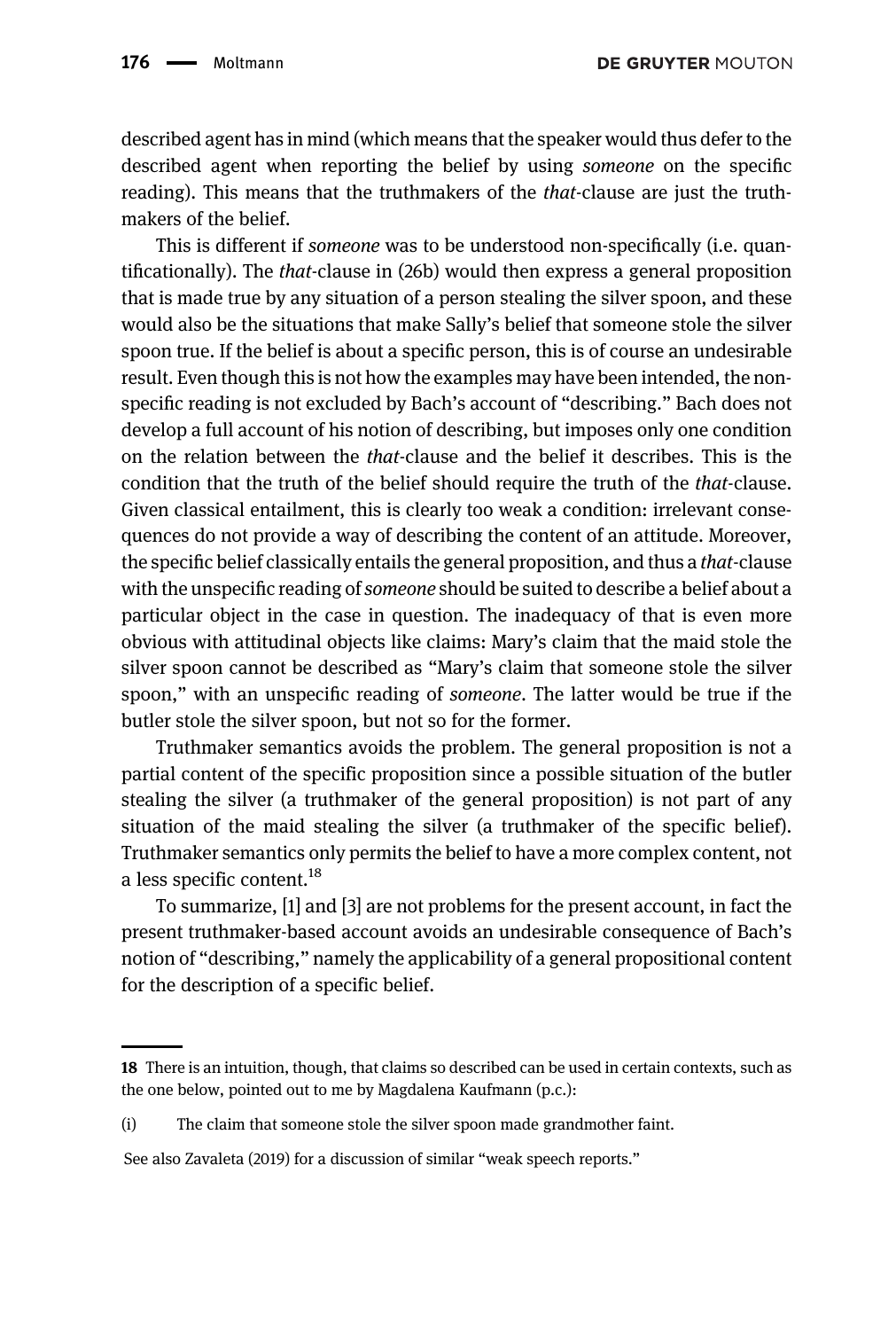## 3.2 Opacity

Bach's notion of "describing" beliefs is meant to deal with the general problem of opacity, for example (27a) below, cited also by Matthews, which does not entail (27b):

- (27) a. The joker believes that Bruce Wayne is a wimp.
	- b. The joker believes that Batman is a wimp.

As Bach emphasizes, opacity may arise with the choice of one term over a different, coreferential one, but it may also arise with a particular use of the same coreferential name and with different coreferential uses of a pronoun, so that substitution itself won't make a difference. Relevant cases are familiar already from the philosophical literature (Kripke's Paderewski case, Crimmins-Perry's phone booth case). In all cases of substitutional or referential opacity, what is commonly considered a "mode of presentation" associated with a name or use of a name or pronoun is part of the content of a described attitude and bears on the overall truth conditions of the attitude report. Matthews as well as Davis take opacity to be a problem for the present truthmaker-based semantics.<sup>19</sup>

The truthmaker-based semantics as it has been laid out in the paper in fact has so far nothing to say about opacity. It does, though, predict the non-identity of beliefs that have the same truthmaking conditions but, intuitively, involve different modes of presentation. That is,  $(28)$  is predicted to be false:<sup>20</sup>

(28) Pierre's belief that London is pretty is Pierre's belief that Londres is pretty.

The reason is that beliefs as attitudinal objects do not just have a truthmaker-based content; they may be more specific than that and involve various components or features that, as cognitive particulars, would amount to modes of presentation.

Opacity actually is not more of a problem for the present semantics than it is for Bach's own proposal, given how Bach tells us the semantics of belief reports is to be understood, namely: a *believes that* S is true iff for a certain belief state d of a, S describes d. Just replace "belief state" by "belief," an attitudinal object. This account does not solve the problem of opacity. The problem with Bach's formulation is "a certain." This cannot mean (and clearly is not meant to mean) existential quantification, since that would not tell us how the choice of one name as opposed to another could bear on the truth conditions of the attitude report. Rather what seems to be meant is that a particular type of belief (state) is part of the speaker's

<sup>19</sup> Matthews in fact holds the more general view that *that*-clause complements of *believe* do not give the truth conditions of the belief, on any view of truth conditions.

<sup>20</sup> Davis says the opposite, erroneously so.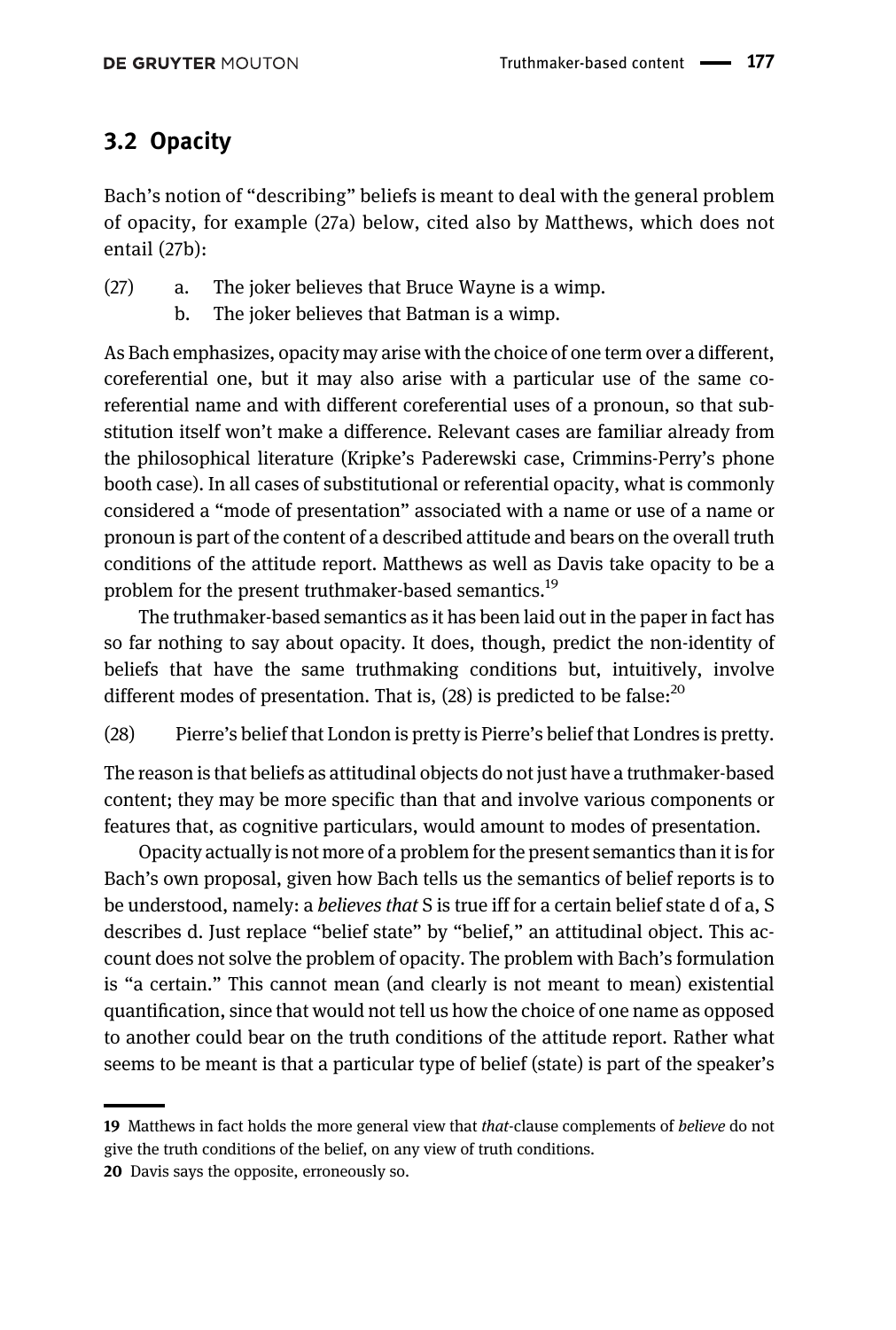intentions and thus bears on the truth conditions of the attitude report. But that won't suffice. Particular features or components of that belief (state), or perhaps just the type of belief state as a whole, will have to be associated with things the belief (state) is about and as part of the speakers' intention bear on the overall truth conditions on the belief report.

Let us set aside the question of how Bach's (and thus Matthews') proposal should actually be understood and address the question of how 'modes of presentation' could figure in the intended meaning of an attitude report involving attitudinal objects and their satisfaction conditions.

One approach one might pursue is to connect an attitudinal object with a background attitudinal object, such as a background belief (or a background desire, in the case of a complex attitude of desire). Background attitudinal objects are certainly needed to deal with presuppositions. For the present purposes, it is important that different agents may have different background beliefs regarding a particular object, and a particular such background belief may be part of the intended meaning of the utterance. A background belief may also contain beliefs regarding the use of a particular name, its relation to a bearer and to other uses of the name. This approach has limits, though, in that it would not be able to account for potential differences in modes of presentation associated with different occurrences of a pronoun or name standing for the same individual.

Alternatively, or perhaps in addition to the first approach, one might pursue a [Crimmins-Perry \(1989\)](#page-31-19)-style approach within truthmaker semantics, namely, in the sense of taking modes of presentations to be components of belief states/ beliefs and thus to be cognitive particulars. Modes of presentation in that sense then need to be connected to elements in the truthmaker-based belief content. By "truthmaker-based belief content" I simply mean what the belief is about, a notion that in truthmaker semantics may be construed simply as the fusion of the set of the truthmakers and the set of falsity makers of the belief [\(Fine 2017c\)](#page-31-17). That is, for a belief d, the fusion of the set of truthmaking situations and the set of falsity making situations of d, fus(pos(d) ∪ neg(d)), is what d is about. Modes of presentation will be associated with elements in such a belief content in the sense of those elements being individuals playing particular roles in situations, not individuals as such (in order to account for the various cases of opacity).

Very generally, then, for John believes that S, there will be a relation  $C_{u(S)}$ , determined by the intentions of the speaker when uttering  $S(u(S))$ , which relates John's belief d (that is, relevant components or features of d) to what d is about, the fus(pos(d) ∪ neg(d)) (C<sub>u(S)</sub>(d, fus(pos(d) ∪ neg(d))). That is, if C<sub>u(S)</sub>(d, fus(pos(d) ∪ neg(d))) obtains, then the speaker of u(S) associates components or features of d with individuals that are part of fus(pos(d) ∪ neg(d)). The logical form of a belief report John believes that S will then be as in (29a), which takes into account the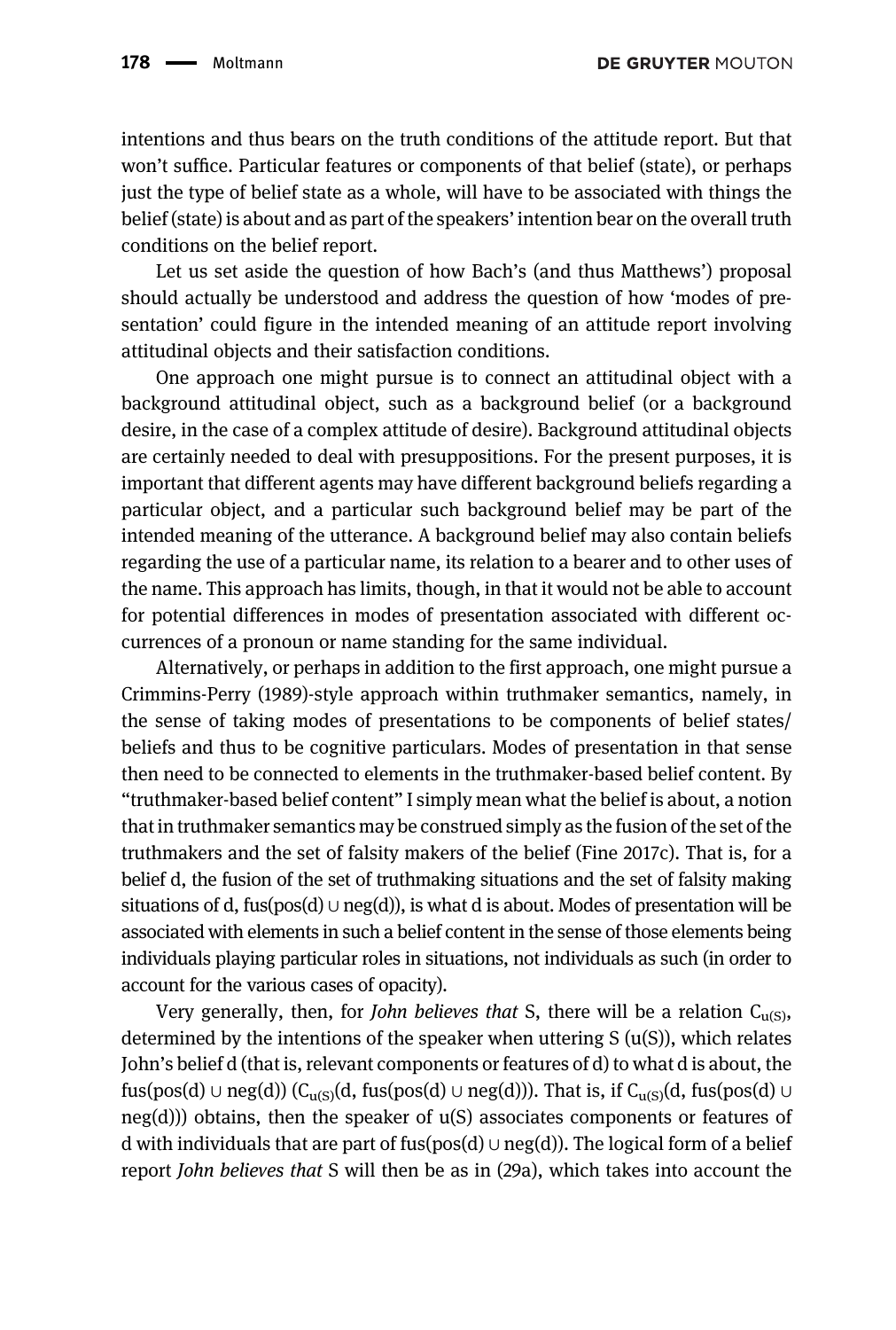actual syntactic structure of the sentence as discussed in [Section 2.2.](#page-14-0) and is equivalent to (29b):

- (29) a. ∃d(belief-have(John, d) & C<sub>u(S)</sub>(d, fus(pos(d) ∪ neg(d))) &  $\lceil_{C}$ that  $[$ <sub>FP</sub>belief  $[$ <sub>F</sub>C $]$ S $]$  $(d)$  $)$ 
	- b.  $\exists d$ (have(John, d) & belief(d) & C<sub>u(S)</sub>(d, fus(pos(d)∪neg(d))) & [that S](d))

That is, for an attitudinal object d had by John that is a belief and has the satisfaction conditions given by S, features or components of d relate to elements in what d is about in the way intended by the speaker when uttering the thatclause.

Where should the condition  $C_{\alpha(s)}$  come from? That is, what is its syntactic basis? A plausible view is that it is associated with the head of the force projection FP, just like the silent element C that mediates between sentential content (given by the IP that is complement of F) and the property of attitudinal or modal objects denoted by the *that*-clause as a whole. This would explain why not only attitude verbs set up an opaque sentential context, but also attitudinal adverbials (According to Pierre, London is pretty; Reportedly, John smokes) [\(Section 2.2.](#page-14-0)), as noted by [Bach \(1997\)](#page-31-18). The use of the condition  $C_{\text{u(S)}}$  would thus be part of a compositional, syntax-based semantics. This differentiates the proposal from that of [Crimmins-Perry \(1989\)](#page-31-19), who take modes of presentation to make up an additional argument position of the belief relation and thus adopt a hiddenindexical theory.

While this proposal awaits an elaboration of the details, it is clear that the proposed truthmaker-based semantics of attitude reports does allow for an account of opacity.<sup>21</sup> It is important to keep in mind that specifying satisfaction conditions is a central feature of the overall truthmaker-based semantics of attitudinal and modal predicates. Without clauses (or sentential units) having the function of specifying satisfaction conditions with both attitudinal and modal predicates, it would be impossible to account for the connections between attitude reports and modals which have been at the center of the paper.<sup>22</sup>

<sup>21</sup> For the particular case of verbs of saying, the ontology of attitudinal objects provides yet another way of dealing with hyperintensionality, In [Moltmann \(2017b\),](#page-31-20) I proposed that clausal complements of verbs of saying characterize an attitudinal object that is the product of a locutionary act in Austin'[s \(1962\)](#page-30-1) sense, that is, they characterize the sorts of expressions or concepts used, rather than (just) specifying the satisfaction conditions of an illocutionary product. Whether an expression in a clause contributes that way depends entirely on context (speaker's intentions). 22 Moreover, as has been discussed in the philosophical literature, attitudinal objects may to some extent be individuated in terms of their satisfaction conditions, rather than their psychological composition (e.g. [Stalnaker 1987](#page-32-7)).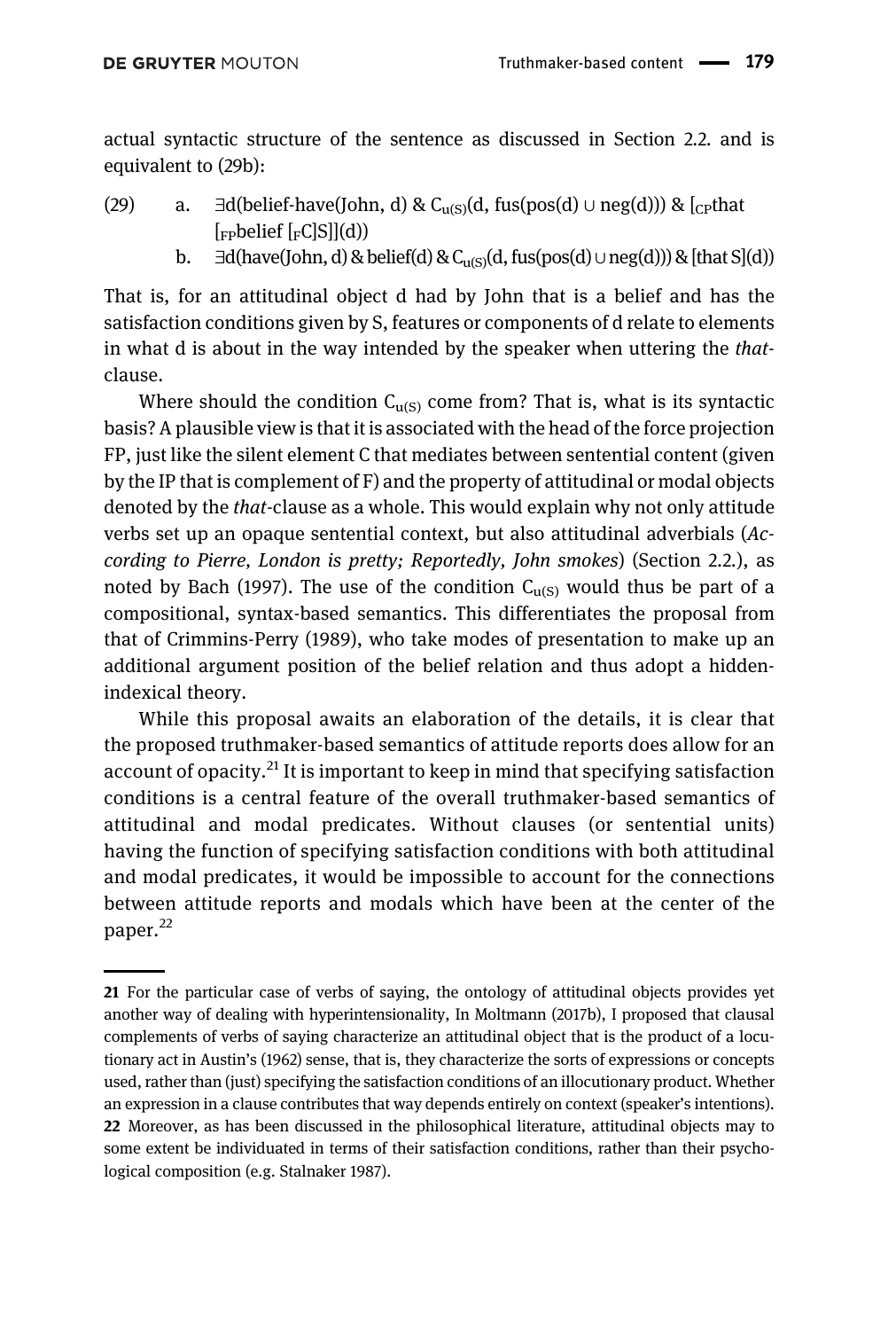## 3.3 Partial or equal content?

According to the semantics of attitude reports and modal sentences given in the paper, clauses when acting as predicates of attitudinal or modal objects specify a partial content of the attitudinal or modal object. Elliott in his commentary argues against the partial-content condition and in favor of that-clauses giving an equal content of the content bearer of which they are predicated. I now think myself that the partial-content condition should be abandoned. However, Elliot's observations may also allow for a syntactic explanation.

One of Elliott's arguments comes from the observation that that-clauses cannot be stacked, unlike relative clauses:

(30) \* John believes that it is raining that it is cold.

Elliott takes the reason to be semantic (see also Moulton 2009): that-clauses give the full content of the described attitude and thus there can be only a single thatclause. It is not obvious, though, that the reason for the impossibility of stacking is semantic. It may follow from Arsenijevic analysis on which clausal complements ´ require raising of an attitudinal noun from the left periphery of the clause into a position within the main clause.

Stacking of clausal complements of nouns would moreover be excluded by Hankamer and Mikkelsen's (2021) account, on which the definite determiner syntactically selects the clausal complement. $^{23}$ 

- (ii) a. John's claims that he solved the problem and that he solved the problem this morning.
	- b. ?? John's claim that he solved the problem and that he solved the problem this morning.

Conjunctions of that-clauses appear to be better with belief, as pointed out to me by B. Matthews:

(ii) John has the belief that it is raining, that it is cold, and that he is not dressed for the weather.

Perhaps belief here stands for the fusion of three beliefs.

<sup>23</sup> Elliott himself (Fn 13) observes that CP-complements can be conjoined:

<sup>(</sup>i) John claimed that he solved the problem and that he solved the problem this morning.

Syntactically, (i) should be possible on Arsenijević analyses if it involves across-the-board extraction of the attitudinal noun. Semantically, (i) should be allowed as well, since the verb describes two events associated with two different attitudinal objects. Note that conjoined CPs can modify plural nouns as in (iia), though not singular nouns as in (iib):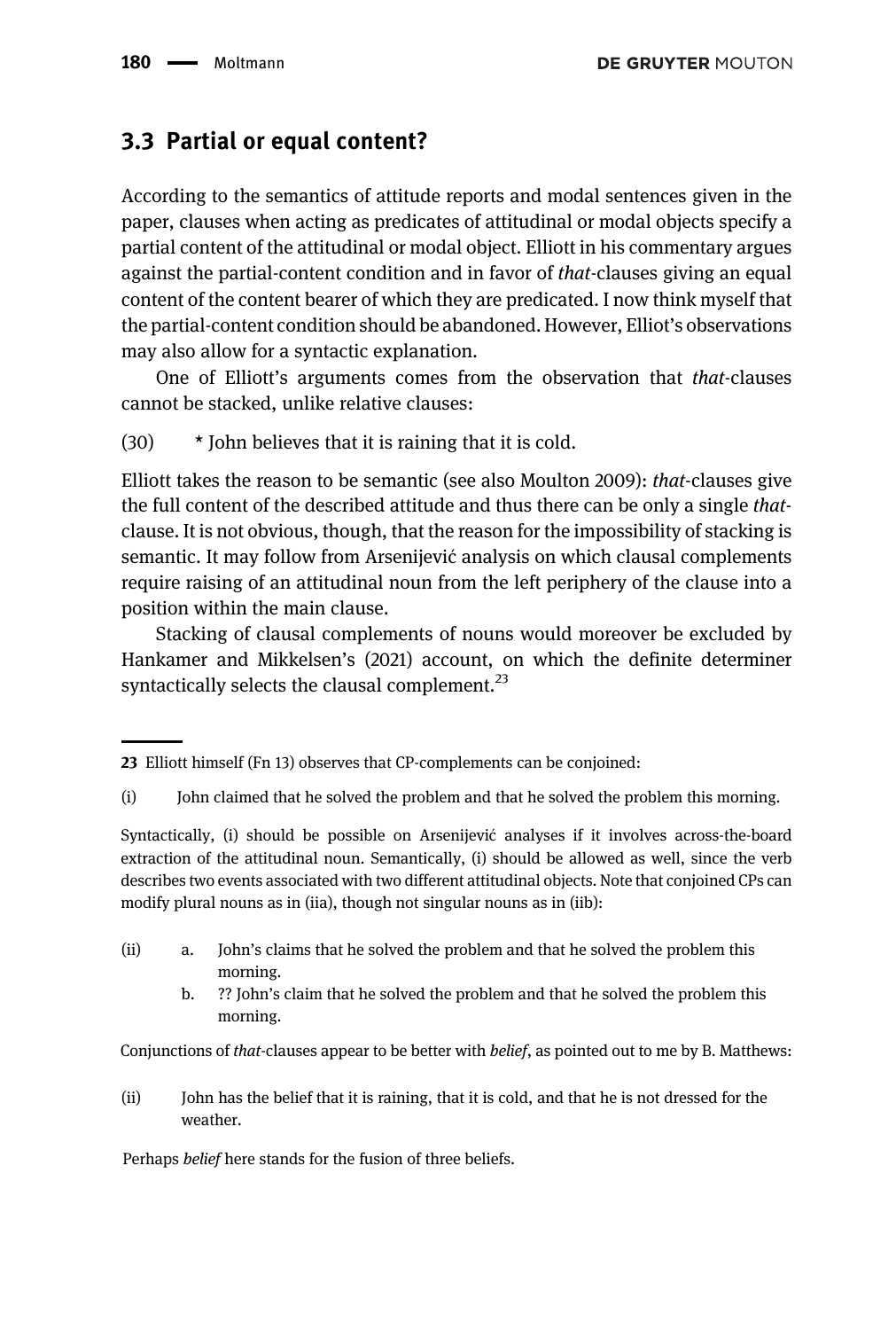Elliott's second argument comes from NPs of the sort the fact that S and the possibility that S. He points out that such NPs require the definite singular determiner, which indicates that the *that*-clause in that construction gives the complete content of the fact or possibility. The requirement of the singular definite article in NPs with clausal modifiers is a very interesting phenomenon, but again it is not obvious that it is a semantic rather than a syntactic phenomenon. There are also various nouns with a clausal modifier that do not require the definite (singular) determiner, but permit the indefinite article or the plural. Elliott (Fn. 12) mentions requirement (a requirement that we stay indoors). Nouns describing act-related attitudinal objects generally are of that sort, as in (31) and (32), as are nouns describing teleological or physical possibilities, as in (33) and (34):

- (31) a. Mary's repeated claims that John is guilty b. a rumor that Joe is sick
	-
- (32) Mary's various decisions to write a book
- (33) a. a possibility of opening the window b. three possibilities of opening the window
- (34) a. an offer to buy the house
	- b. an ability to convince everyone

By contrast, state-related attitudinal nouns generally need to be definite and singular, even if there could have been different (say, temporally separated) states or state-related attitudinal objects:<sup>24</sup>

- (35) a. Mary's belief that she won the race
	- b. ??? Mary's two beliefs that she won a race
- (36) a. Mary's intention to write a book
	- b. ??? Mary's intentions to write a book

Arsenijevic, who, as mentioned, addresses the same phenomenon in his com- ´ mentary, points out that state-related nouns when they take clausal complements display a "maximalization effect," just like nouns for facts and epistemic possibilities. He takes the distinction at play to be that between event- and propositiondenoting nouns. However, this cannot be right: intentions, facts, and epistemic possibilities can hardly be regarded propositions, and offers, abilities and teleological possibilities are not events.

The reason for the maximalization effect may be a syntactic one: the N-CP construction with the relevant class of nouns may involve a different syntactic

<sup>24</sup> Note that they do not require the definite article, though.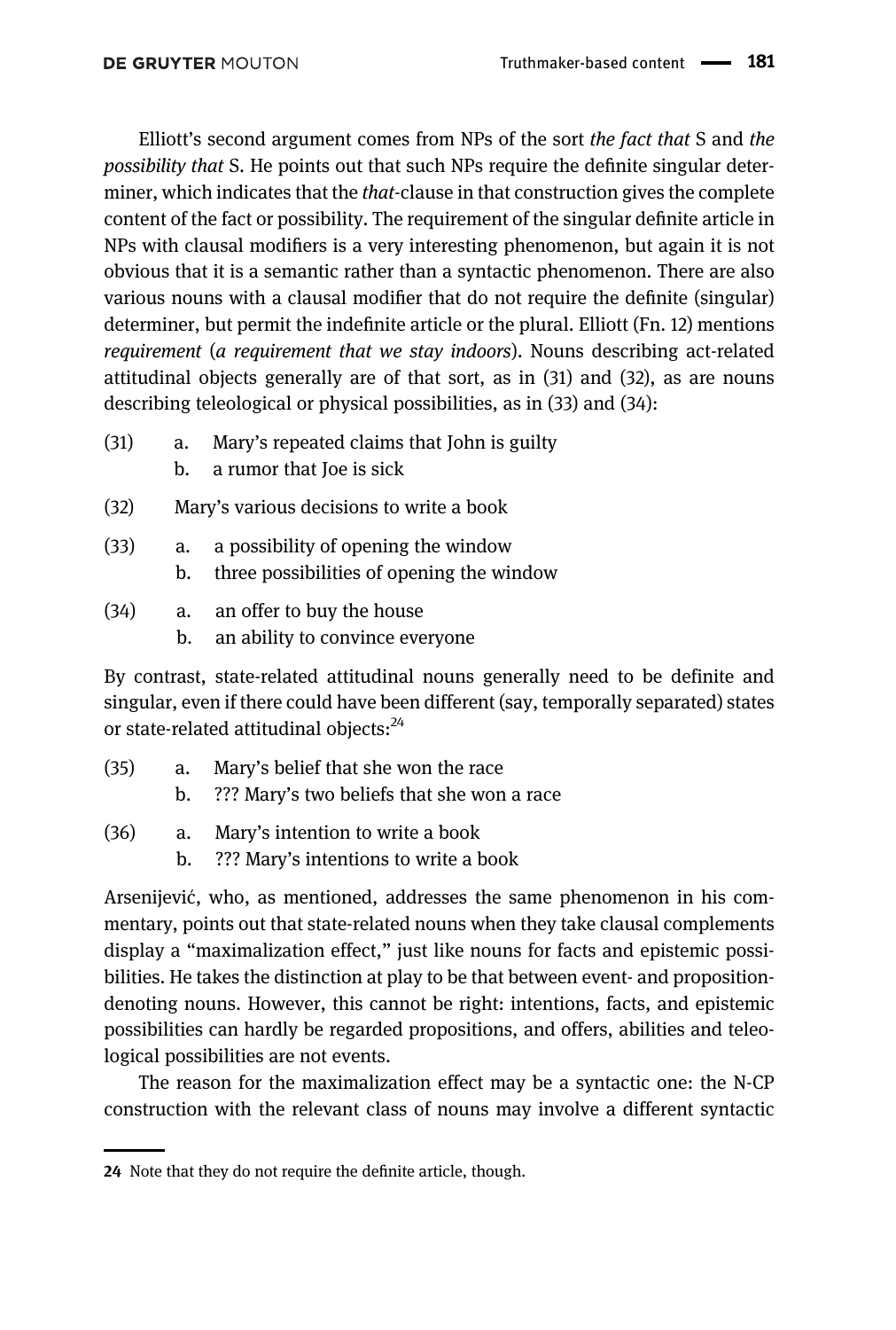structure, namely the one proposed by Hankamer and Mikkelsen (2021). On that analysis, the definite determiner selects the CP, that is, the belief that S has the underlying structure *[belief [DP the that-S*] $_{\text{Dplup}}$  with subsequent raising of the determiner the to yield [the [belief [e that  $S||_{NP}$ ]<sub>DP</sub>. The definite determiner is hence obligatory. On the present approach, there is a different interpretation available for such a structure, of very roughly the following sort. the + that S is first interpreted as the most general modal object determined by S, states of affairs that S; subsequently, the noun in the higher position maps that modal object onto a belief, fact, or possibility, by filtering the satisfiers/violators of that modal object.

I think there are also clearly semantic arguments against the partial-content condition proposed in the paper. One of them is the reading of completely below:

(37) John completely agrees that Joe is incapable to do the job.

If the that-clause specified just part of the content of the object of agreement, then completely could have a reading relating to a richer, in part contextually given, content; but it just cannot have such a reading. The same holds for completely with factive verbs:

(38) John completely understood that the problem is unsolvable.

With *that*-clauses specifying a partial content it would also be hard to make sense of namely as below, which appears to explicate an entity in its entirety:

- (39) a. ?? John invited some women, namely Mary.
	- b. ?? John expects something, namely that Mary will be invited (in fact he expects that Mary and Joe will be invited).

The partial-content condition given in the paper was motivated by cases of underspecification of a desire by the complement clause, as discussed in the literature by [Fara \(2013\)](#page-31-21) and others, the kind of underspecification which holds in the very same way for modals like need. In fact, there seems to be an intuitive difference between attitudinal and modal objects with different directions of fit in the sense of [Searle](#page-32-3) [\(1969](#page-32-3), [1983\)](#page-32-4) (as noted in Fn 21 in the paper). While attitudinal and modal objects with a world–word/mind direction of fit clearly display the sort of underspecification of their satisfaction conditions by the clausal complement, the same does not hold for beliefs, claims and other attitudinal objects with a word/mind–world direction of fit. Fiona's belief that she caught a fish and Fiona's claim that she caught a fish appear true just in case Fiona caught a fish, whether edible or not. This also seems to hold for epistemic modals, as opposed to deontic modals (e.g. the likelihood or probability for Fiona to have caught a fish). (Of course it also holds for facts: the fact that Fiona caught a fish obtains regardless of whether she caught a fish she can eat or not.)

Setting aside attitudinal and modal objects with a world–word/mind direction of fit, there are good grounds to reject the partial-content condition, in favor of an equal-content condition. The equal-content condition cannot be as proposed in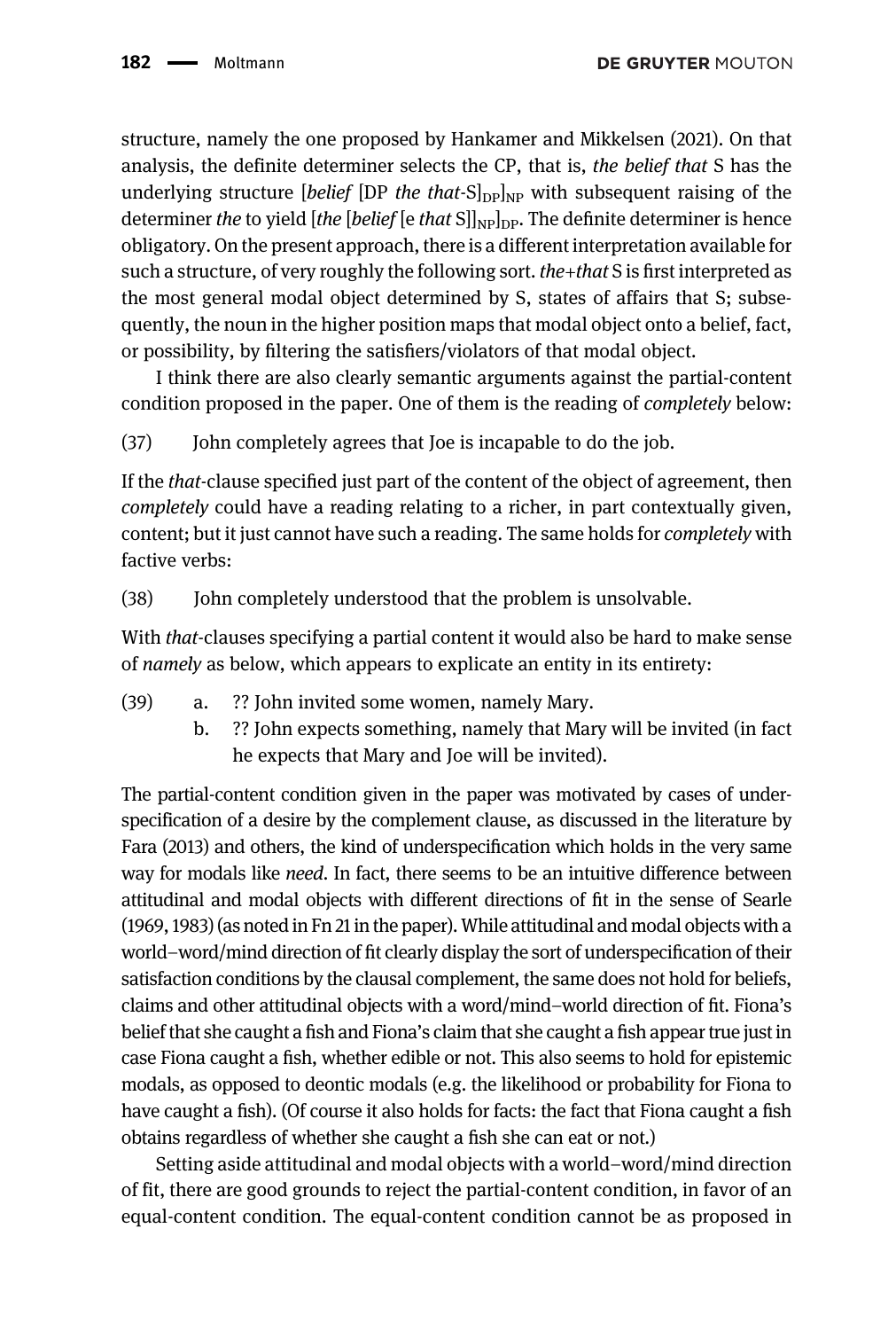Elliott's (10) (p. 246), though. Whereas the truthmaker-based content of a sentence consists in a set of satisfiers and a set of violators, an attitudinal object that has the force of possibility will lack violators. The equal-content condition should therefore be as below, where  $pos(d)$  is the set of satisfiers and  $neg(d)$  the set of violators of an attitudinal object d:

(40) Truthmaker-based meaning of a sentence specifying complete satisfaction conditions  $\lambda d[pos(d) = pos(S) \& (neg(d) \neq \emptyset \rightarrow neg(d) = neg(S))]$ 

The remaining challenge is to account for the possibility of underspecification with attitudinal and modal objects with a world–word/mind direction of fit. It is implausible that clausal complements should express different properties of content-bearers depending on the directions of fit of the attitudinal or modal object that the embedding predicate describes. In fact, some of the diagnostics for an equal-content condition apply to predicates involving a world–word/mind direction of fit as well, such as the impossibility of stacking and the understanding of namely-phrases:

- (41) a. \* Fiona wants [to catch a fish] [to buy some wine].
	- b. Fiona wants something, namely to catch a fish.

Clearly, for attitudinal and modal objects with a world–word/mind direction of fit, the completion of the satisfaction conditions conveyed by the clause must come from the context. But it can't be a background belief or common ground that would provide the completion. Rather what completes an incomplete specification of attitudinal or modal objects with a world–word/mind direction of fit is conditions constitutive of an ideal situation in which what is desired or needed is fulfilled. Only with those conditions as background can the clausal complement give the full satisfaction conditions of the desire. This suggestion, of course, needs to be spelled out in detail.<sup>25</sup>

# 4 The connection between propositional attitudes and modality

## 4.1 Mood

The paper gave a novel account of modal concord, according to which harmonic modals, as on the most plausible reading of the sentence below, are treated as

<sup>25</sup> See also [Braun \(2015\)](#page-31-22) for discussion.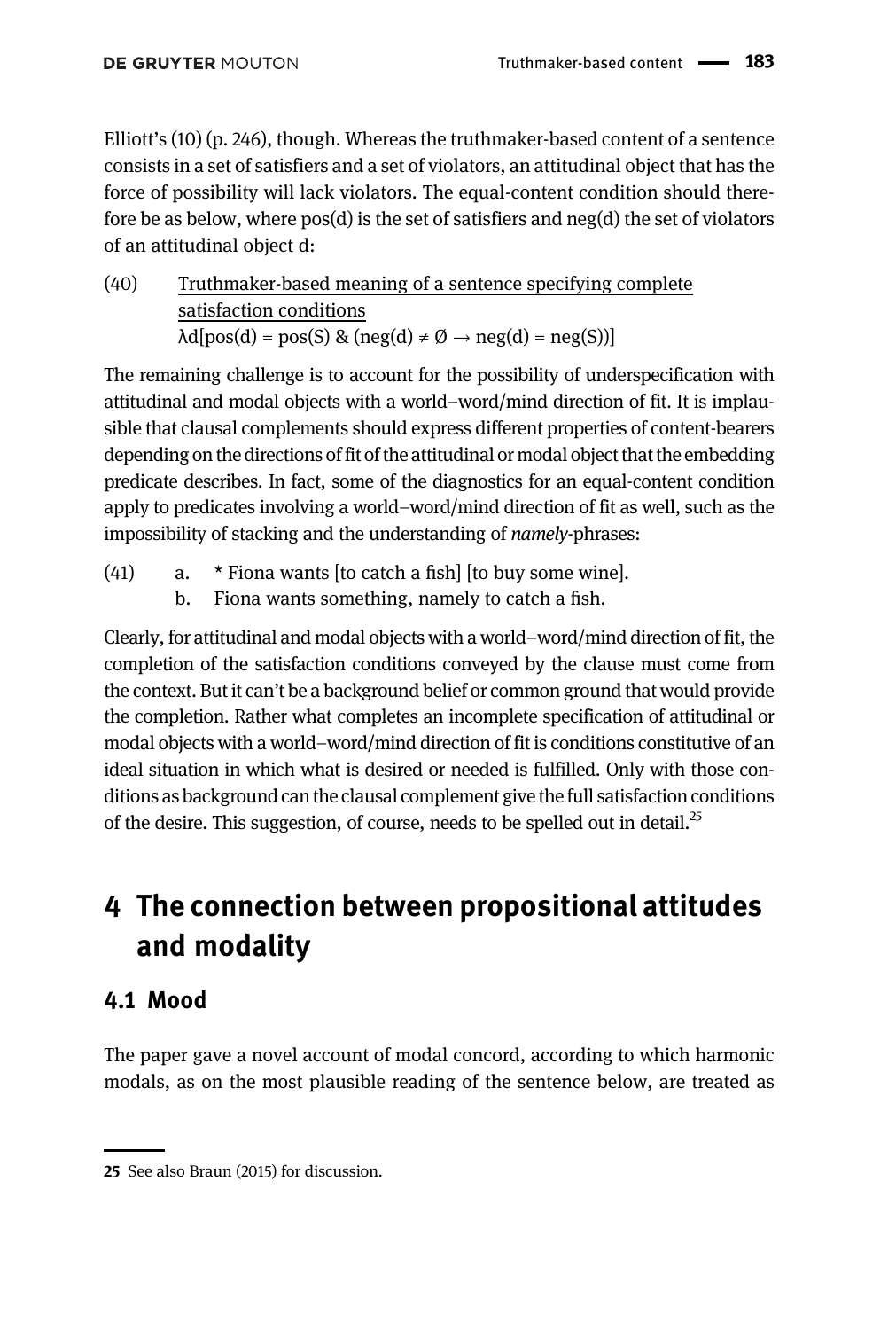predicates of the modal object that is – in a sense – part of the described attitudinal object of the main clause:

- (42) a. John demanded that Bill should leave.
	- b. John thinks the package might be for him.

Portner and Rubinstein point out that such modals are part of a more general phenomenon, which also includes verbal mood. They point out that (42b) without might has a stronger reading than when *might* is present. *Might* thus cannot be redundant, as it appears to be on the proposed account of harmonic modals. The present account, though, does not necessarily predict that. When might as a harmonic modal is predicated of the modal object that is part of the relevant propositional attitude, it may do more than specify that the modal object has no violators (that is, is a modal object of possibility), for example it may impose further conditions on its satisfiers.

As regards the semantics of mood in general, the present approach offers two types of options for dealing with it. One of them is that mood imposes a condition on the modal part of the described attitude, by specifying that it does or does not have violators or that it has satisfiers/violators of particular sorts. The other option is that it imposes conditions on the attitudinal object as such. For example, in the case of German subjunctive (which goes along with verbs of saying), it may impose the condition that the attitudinal object have a locutionary part.

## 4.2 Inferential relations

Another important connection between attitude verbs and modals are inferential relations such as the valid inference from (43a) to (43b), which Kaufmann addresses in her commentary:

- (43) a. Leave the room!
	- b. You must leave the room.

Kaufmann emphasizes that the validity of the inference from (43a) to (43b) is recognized in the literature under the descriptive reading of the modal, whereas my paper takes the modal to be used performatively. I agree that the inference is in fact better considered under a descriptive reading of the modal, and it would be straightforward to account for the validity of the inference on the present approach. Given the present view, modal objects may be produced by acts. In particular, illocutionary acts may produce not just illocutionary products, but also modal objects (parts of the illocutionary product). This is what validates inferences such as from (43a) to (43b). Kaufmann correctly notes that various types of inferences are then valid only under a dynamic notion of entailment and that requires further formal development.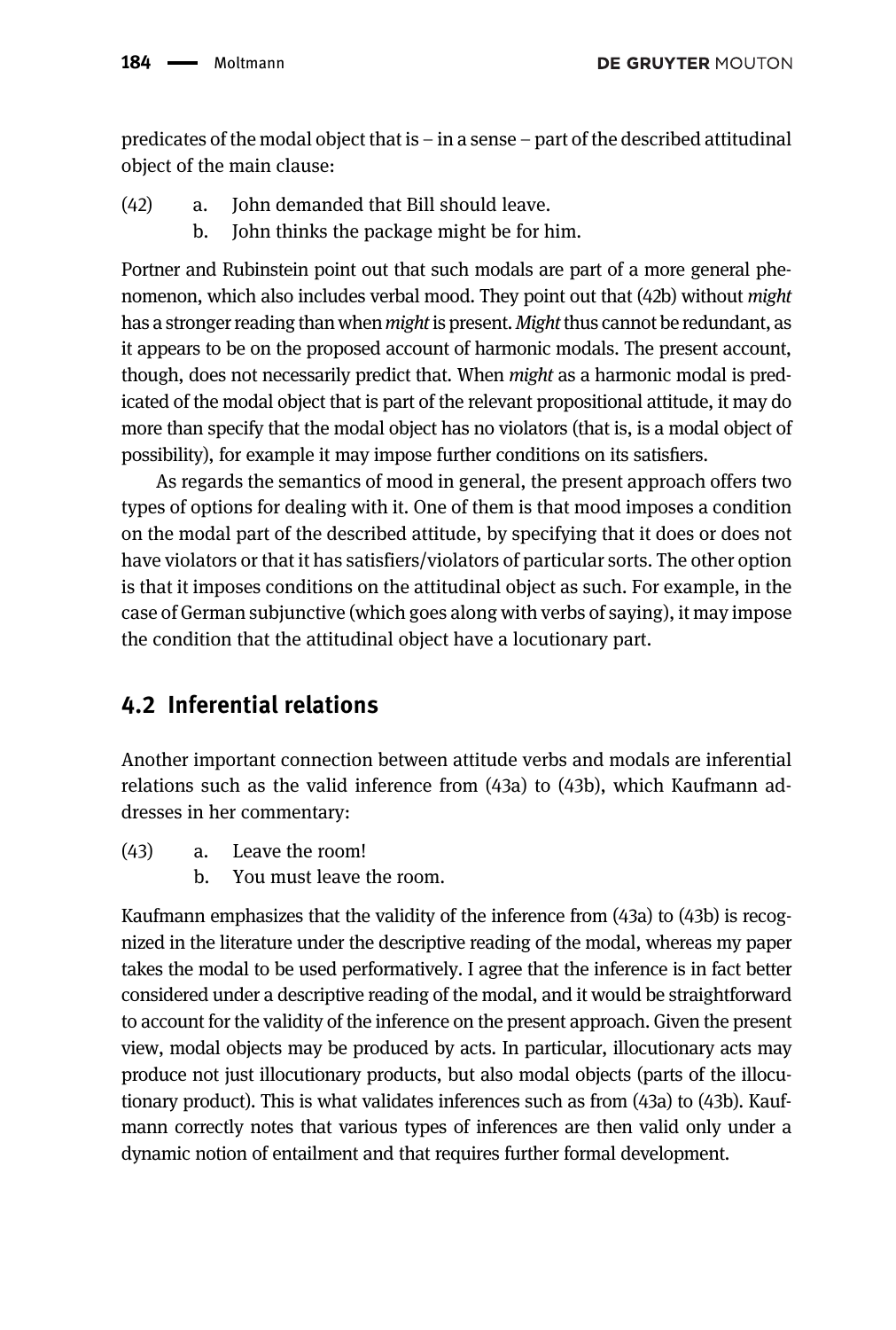It is also important to keep in mind that there are various mereological operations applicable to modal objects, such as fusion and extraction [\(Moltmann 2018\)](#page-31-23), as well as possibly operations of revision, to deal with operations of updating (as recently discussed by [Rothschild and Yablo, to appear](#page-32-8)). These will also be important when making the present approach more competitive with the formally more developed existing approaches to modals.

## 4.3 Modals and syntactic structure

Ramchand in her commentary describes a fruitful application of truthmaker semantics within her work on modals. Making use of recent cartographic theories of the syntax of modals, her idea is that different types of modals associate with truthmakers of different sorts because different types of modals occupy different positions in the syntactic structure of a sentence. Clearly, that view can be combined with object-based truthmaker semantics, namely by associating different types of modal objects with the different syntactic positions in the sentence.

## 4.4 Adverbial and verbal modals and free choice any

Moulton points out interesting observations about the licensing of free choice *any*. Free choice *any* is licensed by modal verbs (of possibility), but not modal adverbials:

- (44) a. John might have taken any cards in this deck.
	- b. ??? Perhaps John took any cards in this deck.

Given the present approach, modal verbs describe modal objects, epistemic modal adverbials, by contrast, characterize the illocutionary product to be produced by the utterance of the sentence. That difference may be the source of the contrast between (44a) and (44b), but how exactly remains to be elaborated.

Acknowledgments: The author would like to thank Boban Arsenijević, Kent Bach, Guglielmo Cinque, Wayne Davis, Hans-Martin Gaertner, Magdalena Kaufmann, Bob Matthews, and Gary Ostertag for comments on a previous version of this reply.

## References

<span id="page-30-1"></span><span id="page-30-0"></span>Arsenijević, Boban. 2009. Clausal complementation as relativization. *Lingua* 119. 39–50. Austin, John L. 1962. How to do things with words? Cambridge, MA: Harvard UP.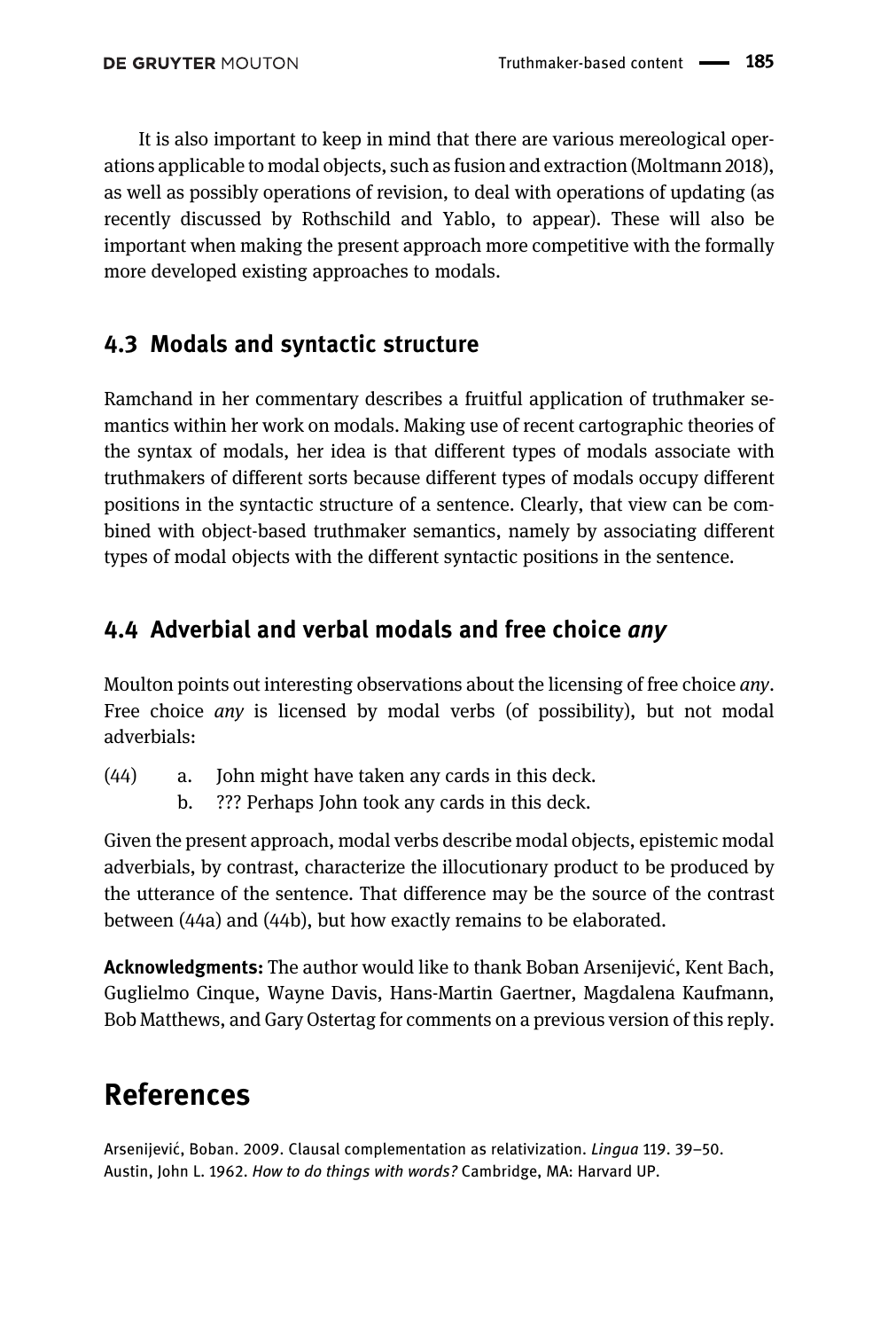<span id="page-31-22"></span><span id="page-31-18"></span>Bach, Kent. 1997. Do belief reports report beliefs? Pacific Philosophical Quarterly 78. 215–241. Braun, David. 2015. Desiring, desires, and desire ascriptions. Philosophical Studies 172. 141–162.

<span id="page-31-19"></span>Crimmins, Mark & John Perry. 1989. The prince and the phone booth: Reporting puzzling beliefs. Journal of Philosophy 86. 685–711.

<span id="page-31-21"></span><span id="page-31-10"></span>De Cuba, Carlos. 2017. Noun complements clauses as referential modifiers. Glossa 2(1). 1–46. Fara Graff, Delia. 2013. Specifying desire. Noûs 47. 250–272.

- <span id="page-31-15"></span>Fine, Kit. 2017a. Truthmaker semantics. In B. Hale, C. Wright & A. Miller (eds.), A companion to the philosophy of language V, 556–577. Oxford: Wiley-Blackwell.
- <span id="page-31-16"></span>Fine, Kit. 2017b. A theory of truthmaker content I: Conjunction, disjunction, and negation. Journal of Philosophical Logic 46. 625–674.
- <span id="page-31-17"></span>Fine, Kit. 2017c. A theory of truthmaker content II: Subject matter, common content, remainder, and ground. Journal of Philosophical Logic 46. 675–702.
- <span id="page-31-8"></span>Hale, Ken & Samuel J. Keyser. 2002. Prolegomenon to a theory of argument structure. Cambridge, MA: MIT Press.

<span id="page-31-11"></span>Hankamer, Jorge & Line Mikkelsen. 2021. CP complements to D. Linguistic Inquiry 52. 473–517.

- <span id="page-31-9"></span>Harves, Stephanie & Richard Kayne. 2012. Having 'Need' and Needing 'Have'. Linguistic Inquiry 43. 120–32.
- <span id="page-31-3"></span>Irmak, Nurbay. 2020. The Problem of Creation and Abstract Artifacts. Synthese, online first. [https://doi.org/10.1007/s11229-020-02672-6.](https://doi.org/10.1007/s11229-020-02672-6)
- <span id="page-31-12"></span>Krapova, Ileana & Guglielmo Cinque. 2016. On noun-clausal complements and their non-unitary nature. Annali di CaFoscari 50. 77–107.
- <span id="page-31-4"></span>Maienborn, Claudia. 2007. On Davidsonian and Kimian States. In I. Comorovski & K. von Heusinger (eds.), Existence: Semantics and syntax, 107–130. Dordrecht: Springer.
- <span id="page-31-0"></span>Moltmann, Friederike. 2003a. Nominalizing quantifiers. Journal of Philosophical Logic 32. 445–481.
- <span id="page-31-13"></span>Moltmann, Friederike. 2003b. Propositional attitudes without propositions. Synthese 135. 70–118.
- Moltmann, Friederike. 2004. Nonreferential complements, derived objects, and nominalizations. Journal of Semantics 13. 1–43.
- <span id="page-31-6"></span>Moltmann, Friederike. 2013a. Abstract objects and the semantics of natural language. Oxford: OUP.
- <span id="page-31-5"></span>Moltmann, Friederike. 2013b. On the distinction between abstract states, concrete states, and tropes. In A. Mari, C. Beyssade & F. Del Prete (eds), Genericity, 292–311. Oxford: OUP.
- <span id="page-31-14"></span>Moltmann, Friederike. 2015. Quantification with intentional and with intensional verbs. In A. Torza (ed.), Quantifiers, quantifiers, quantifiers, 141–168. Dordrecht: Springer.
- <span id="page-31-2"></span>Moltmann, Friederike. 2017a. Cognitive products and the semantics of attitude verbs and deontic modals. In F. Moltmann & M. Textor (eds.), Act-based conceptions of propositional content, 254–289. New York: Oxford UP.
- <span id="page-31-20"></span>Moltmann, Friederike. 2017b. Levels of linguistic acts and the semantics of saying and quoting. In S. L. Tsohatzidis (ed.), Interpreting Austin: Critical essays, 34–59. Cambridge: CUP.
- <span id="page-31-23"></span>Moltmann, Friederike. 2018. An object-based truthmaker theory for modals. Philosophical Issues 28. 255–288.
- <span id="page-31-7"></span>Moltmann, Friederike. 2019. Ontological dependence, spatial location, and part structure. In C. Masolo, R. Ferrario, S. Borgo & L. Vieu (eds.), Ontology makes sense. Essays in honor of Nicola Guarino, 211–220. Amsterdam: IOS Publications.
- <span id="page-31-1"></span>Moltmann, Friederike. 2020. Natural language ontology. In R. Bliss & J. Miller (eds.), Routledge handbook of metametaphysics, 325–338. New York: Routledge.